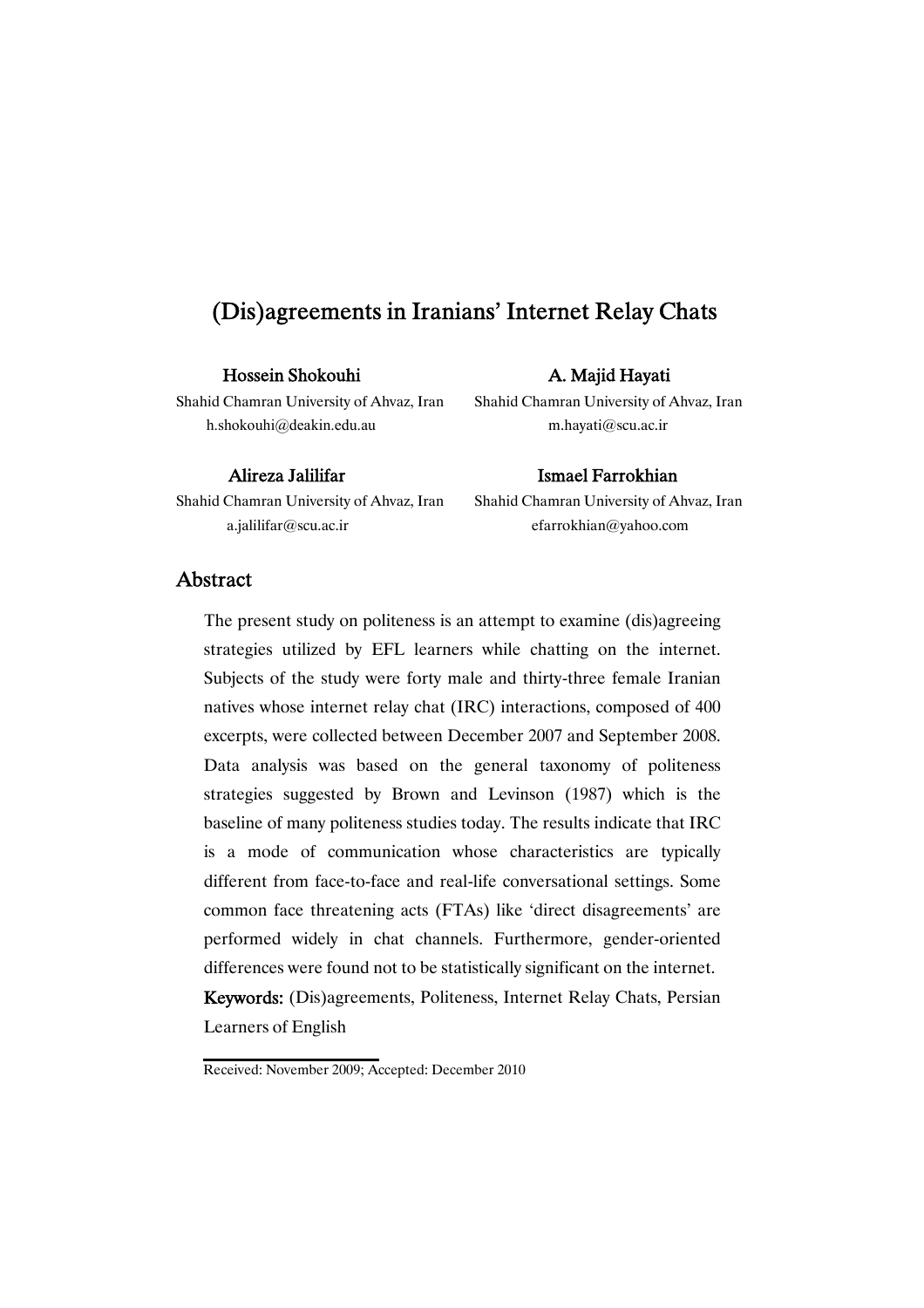# 1.Introduction

As a sub-discipline of pragmatics, politeness is devised to maintain or enhance harmonious social relations between/among interactants. Not only does politeness play a great role in the successfulness of face-to-face communications, but it is also a decisive factor in the effectiveness of computermediated communication (CMC) which has transformed the way people interact. As a type of synchronous CMC, internet relay chat (IRC) is a realtime communication which has been applied in many fields like business management (Markman, 2009), among others.

The rapid growth of IRC has not left the field of language teaching unchanged. Chat can be used to facilitate discussions, motivate learners, promote learning and provide immediate feedback (Johnson, 2008, p. 166). In addition, it provides a space in which discussants are free from many cultural/interpersonal constraints observed in other modes of communication. These characteristics promote IRC to a path through which language learners can access authentic in/output and self-centered learning activities.

# 2.Background

# 2.1.Politeness

Politeness is an integral element of human interactions which is communicated both verbally and nonverbally (Yu, 2003, p. 1680). One of the most insightful frameworks of politeness is a 'face'-based model proposed by Brown and Levinson (henceforth BL) in 1987 (Agyekum, 2008, p. 496). According to Watts (2003, p. 85), this model is rooted in Goffman's (1967) concept of 'face' which refers to the positive social value that interactants claim for themselves through various face-works such as the avoidance processes and the corrective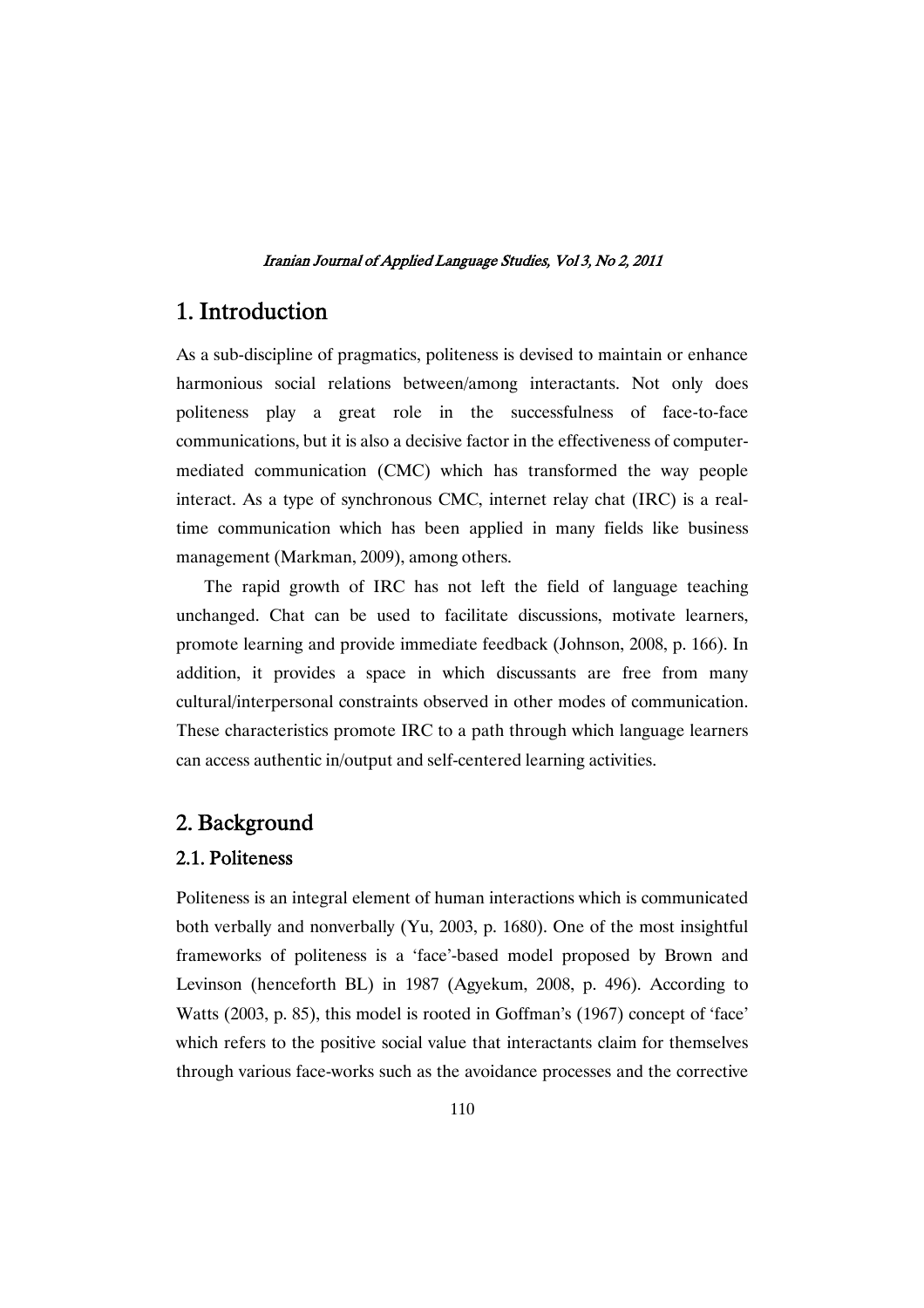processes. Face consists of two aspects: negative face refers to "the want of every competent adult member that his actions be unimpeded by others" whereas *positive face* refers to participants' desire to be liked, admired, understood and accepted (BL, 1987, p. 62).

Certain kinds of verbal or nonverbal behavior run contrary to people's face wants. These acts, called face threatening acts (FTAs), may threaten positive, negative or both faces in one or more than one way simultaneously (Erbert & Floyd, 2004, p. 256). For instance, FTAs of contradictions, challenges and disagreements show negative evaluation of interactants' ideas; and in so-doing, threat their positive face wants (BL, 1987, p. 66). When an FTA is indispensable, interlocutors may employ certain mechanisms among which positive politeness strategies aim at spotlighting their common wants (BL, 1987, p. 70). Due to their direct involvement in the communication of (dis)agreements, BL's positive politeness strategies seek agreement and avoid disagreement receive prominent attention in the present study.

It is noteworthy that BL's politeness framework has faced up some challenges. For instance, Haugh (2003, p. 398) claims that the theory regards politeness as being always inferred as an implicature; and ignores the difference between inferred and what he calls anticipated politeness. Fraser (2005, p. 66) argues that BL's theory is not void of such deficiencies as limitation on the concept of politeness, the status of politeness strategies and design flaw in the hierarchy, among others. Also, relying on the evidence from the use of imperative in Cypriot Greek, Terkourafi (2005, p. 112) criticizes BL's framework on the grounds that it does not take into account the situated appropriateness of a linguistic device. Lastly, universality of the framework has been questioned by scholars who find certain aspects of it cross-culturally unjustifiable (Fukada & Asato, 2004, p. 1992).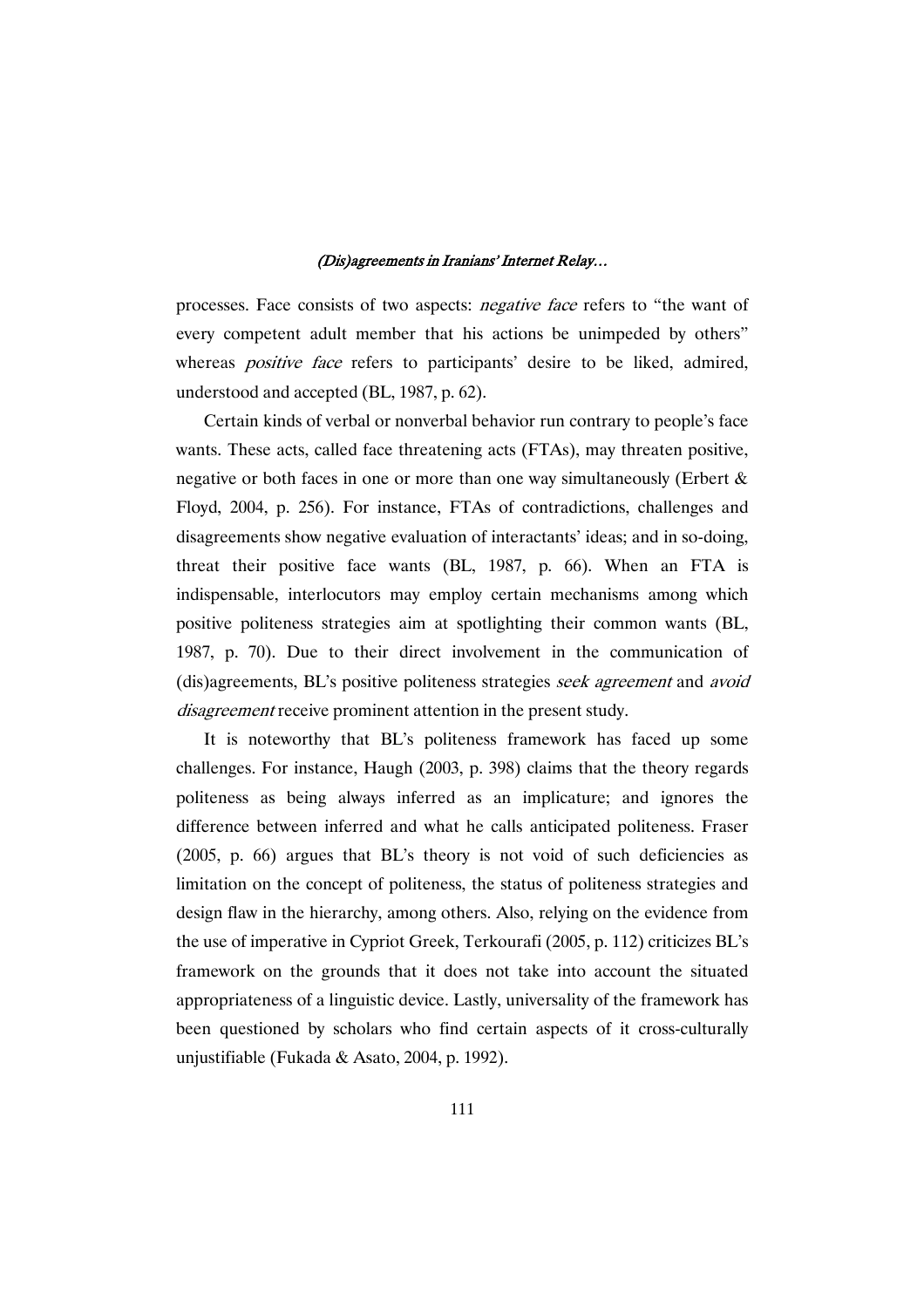However, Haugh (2003, p. 410) states that there is still much work to be done in order to develop a dependable theory of politeness. In truth, despite the criticisms leveled against some features of BL's framework, it is still the most comprehensive politeness framework (Meyerhoff, 2006, p. 84). This is why most politeness studies have used BL's framework as their baseline (Ferencik, 2007; Hatipoglu, 2007; Georgalidou, 2008; Vinagre, 2008).

# 2.2.(Dis)agreements

Agreements are the preferred responses to the acts of assessing (Oakman, Gifford, & Chlebowsky, 2003, p. 420). Such expressions are usually performed via preferred structures which are direct, to the point and immediate and sometimes interrupting (Myers, 1998; Ruhi, 2006, p. 88). Disagreements, contrarily, give birth to the feeling of powerlessness in speakers or hearers; hence, threaten their positive face wants. Disagreement avoidance, resultantly, is used as common communication strategy (Arredondo, 2007, p. 22). Some mechanisms can also be utilized by interactants to defray the threats caused by unavoidable disagreements. For example, disagreements can sometimes be voiced as questions, narratives or exclamations (Koike, Vann, & Busquets, 2001, p. 891). They can even be communicated via tone of voice rather than structural or lexical choice (Green & Carberry, 1999, p. 390). Similar ideas are held by Georgakopoulou (2001, p. 1882) who suggests that agreements tend to be immediate and simple because they maintain interlocutors' faces. By contrast, she continues, disagreements are often delayed between, within, and across turns through story telling, questions, hedges and token agreements (Holtgraves, 1997).

There has been a noticeable interest in the relationship between one's gender and his/her (dis)agreeing strategy preferences. Holmes (1999, p. 343)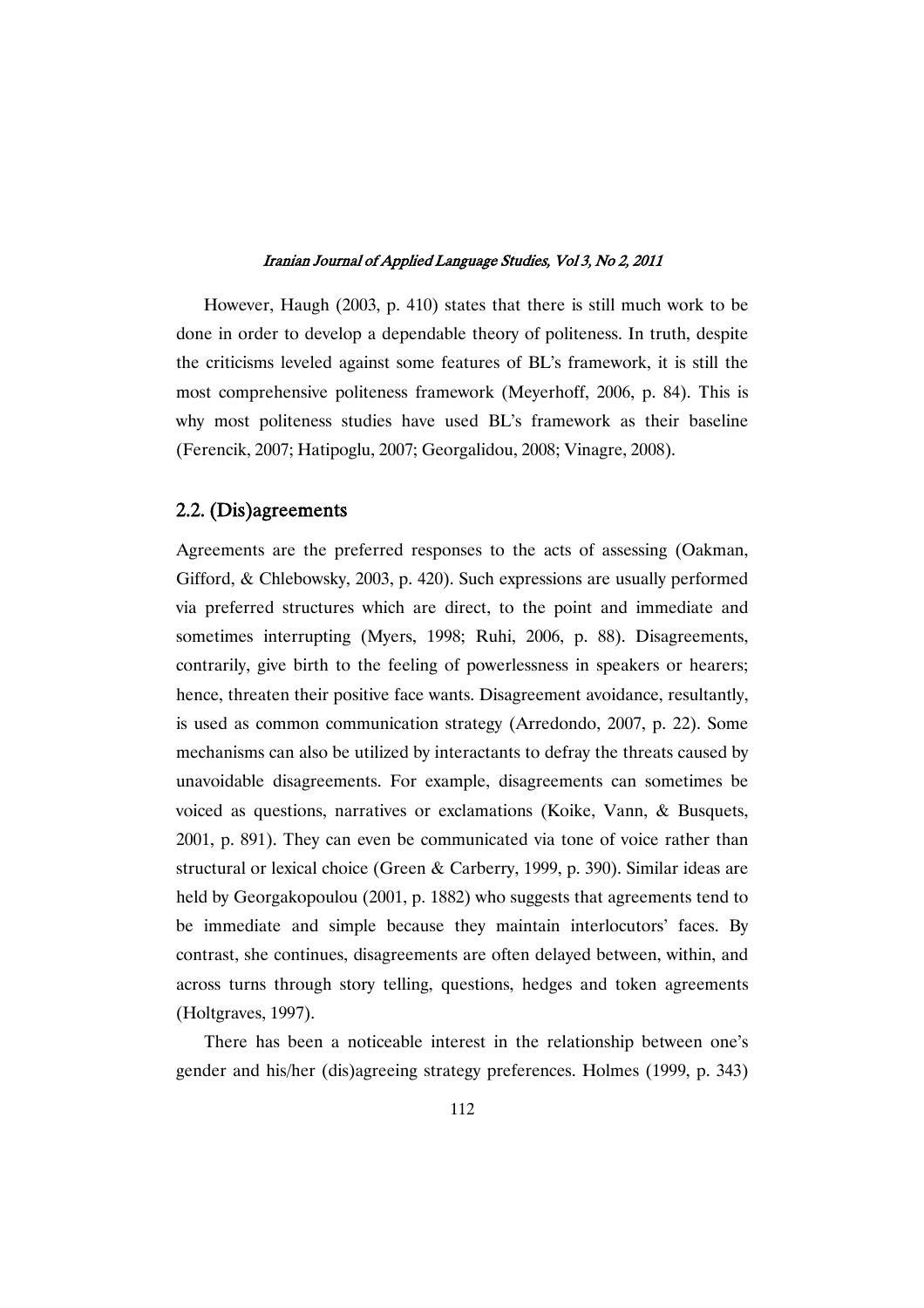suggests that women tend to avoid, minimize or mitigate disagreements while they prefer to agree with others and express support in order to be positively polite. Men, comparatively, are more probable to disagree baldly, challenge others' ideas, interrupt and show aggressiveness. Also, Guiller and Durndell (2006, p. 373) state that female disagreements are attenuated in nature, containing features such as qualifiers and personal opinions. Male utterances, in comparison, are more likely to be authoritative, making use of features such as strong assertions and challenging statements.

The preferences for (dis)agreeing mechanisms might vary across cultures, too. Yin (2002, p. 250) claims that American norms of disagreeing are not in complete concert with their German counterparts. Similarly, relying on some cross-cultural studies, Morand (2003, p. 529) argues that the degree of mitigation differs across such cultures as American, Argentinean, Australian, Canadian, German and Israeli. Cross-cultural differences are further approved by Edstorm (2004, p. 1514) who found that, although statistically insignificant, Venezuelan women are confrontational while disagreeing.

# 3. Research Questions

In order to investigate the relationship between the preferences used for (dis) agreeing mechanisms by the Iranian chatters, the following null hypotheses are presented in the present study:

- 1. There is no meaningful relationship in the use of (dis)agreement avoidance (sub)categories.
- 2. There is no difference between male and female preferences for the communication of (dis)agreements.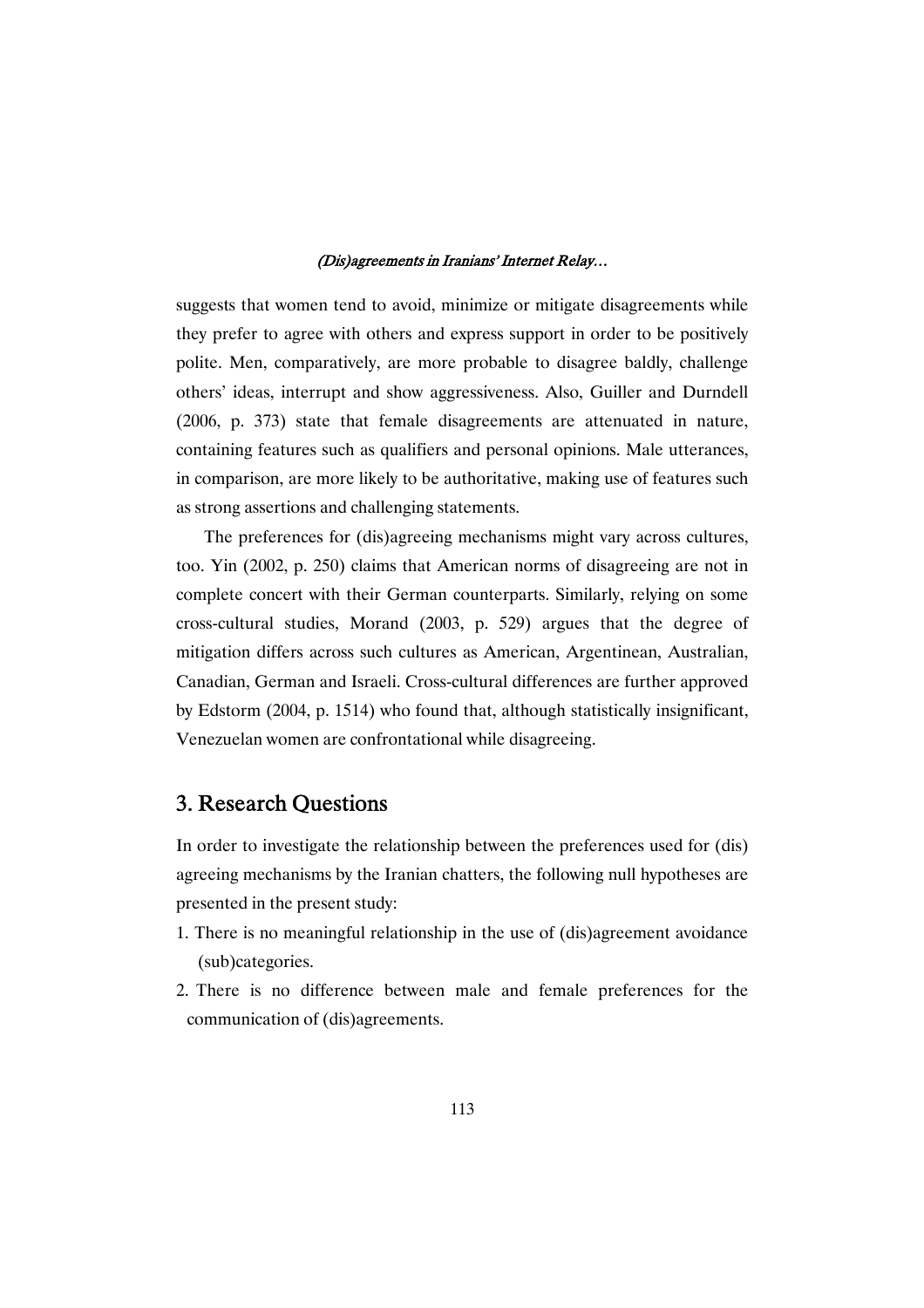# 4.Methodology

To investigate the contextualization of (dis)agreements in Iranian EFL/ESL learners' IRC discourse, 400 textual chat excerpts (approximately 250000 words, 50000 postings) are discussed in terms of BL's framework.

# 4.1.Participants

Participants of the study are chosen from Iranian natives who conduct their IRCs in English. Participant sampling was carried out in Yahoo! Messenger chat rooms specified for Persian natives, rooms for some English speaking countries where large numbers of Iranians live, some international Websites favored by Iranians (e.g., *Tagged.com*) and those which target Iranian natives (e.g., Cloob.com).

Having been randomly selected in the above-mentioned channels, chatters were requested to provide the study with their English IRCs. As a result, a total number of 24 chatters, 12 females and 12 males, sent us samples of their English chats. In the end, the number of male and female chatters whose interactions were included in the study rose to 40 and 33, respectively. While participants ranged from teenagers of 16 to adults of 66, most of them were in their 20s.

# 4.2. Data Analysis

The corpus of text-based chats collected between December 2007 and September 2008, comprised of 400 excerpts of any length and about any topic, was investigated for the occurrences of (dis)agreements. The classification was the fruit of modifications to BL's (dis)agreeing strategies.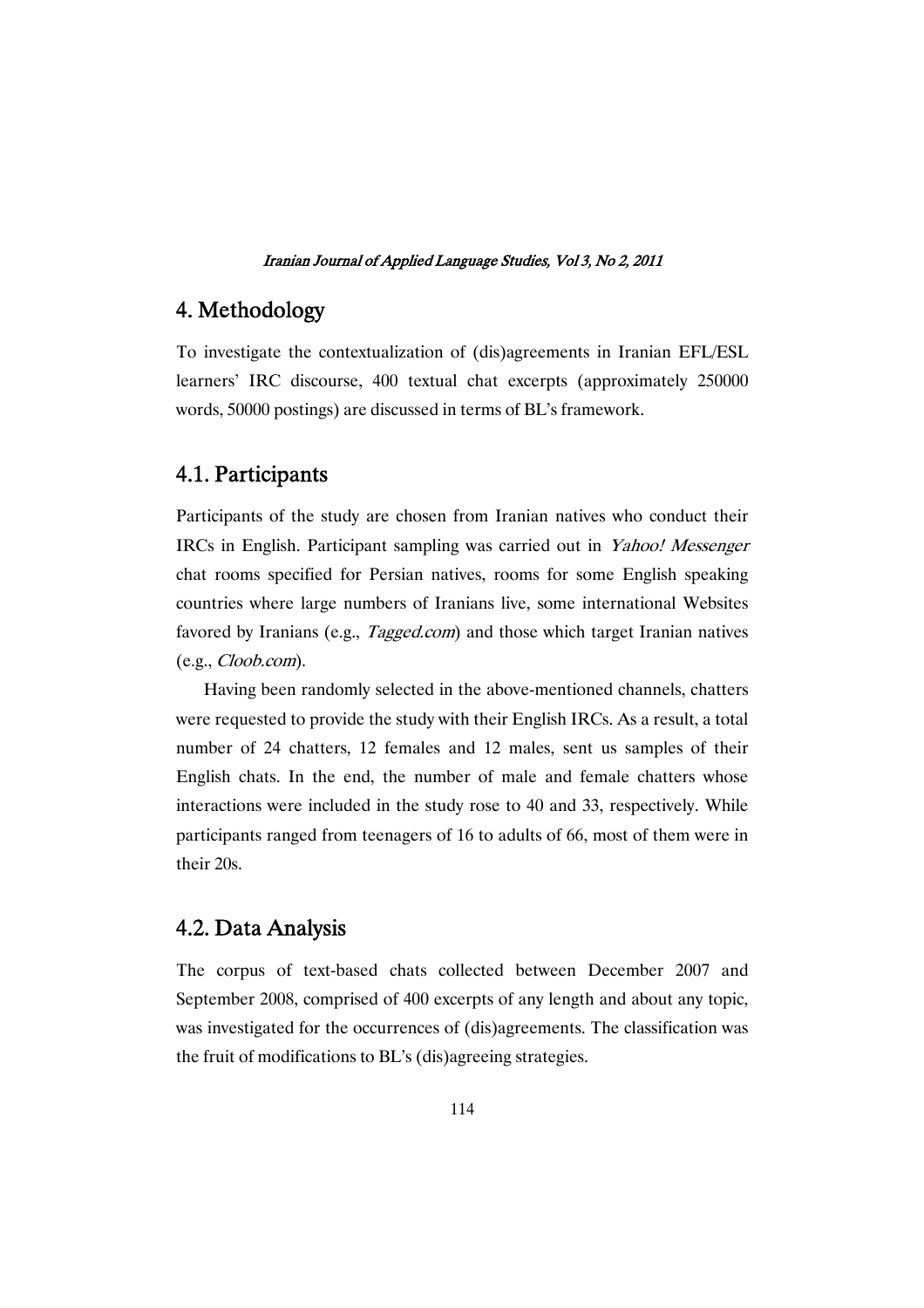### I. Agreeing responses

- 1.Express agreement directly
- 2.Intensify agreement
- 3. Repetition/paraphrase
- 4. Hedging opinions

### II. Disagreeing responses

- 1. Express disagreement
- 2. Avoid disagreement
	- a.Voice as questions
	- b.Token agreements
	- c.Hedging opinions
- 3. Intensify disagreement

Regarding agreements, the category express agreement directly is not represented in any separate category in BL's theory. The mechanism intensify agreement, similarly, is missing in BL's model although it is related to exaggerate interest, approval and sympathy with hearers. However, devices such as emphatic markers and boosters were used by the participants of the study to *intensify* sameness. A subset of *emphatic markers* called *amplifiers* (e.g., all, always, full, never) increase certainty degree of utterances (Precht, 2008, p. 98). Fulfilling similar function, boosters "allow writers to close down alternatives, head off conflicting views and express their certainty in what they say" (Hyland, 2005a, p. 52). Vassileva's (2001) classification, however, was the framework for the identification of boosters:

1. Modals, e.g., must

- 2. Adverbial/adjectival phrases, e.g., *clearly*
- 3. Grammatical/stylistic means, e.g., what *did* emerge ...
- 4. Solidarity, e.g., well-known
- 5. Expressions of belief, e.g., in my view, <sup>I</sup> think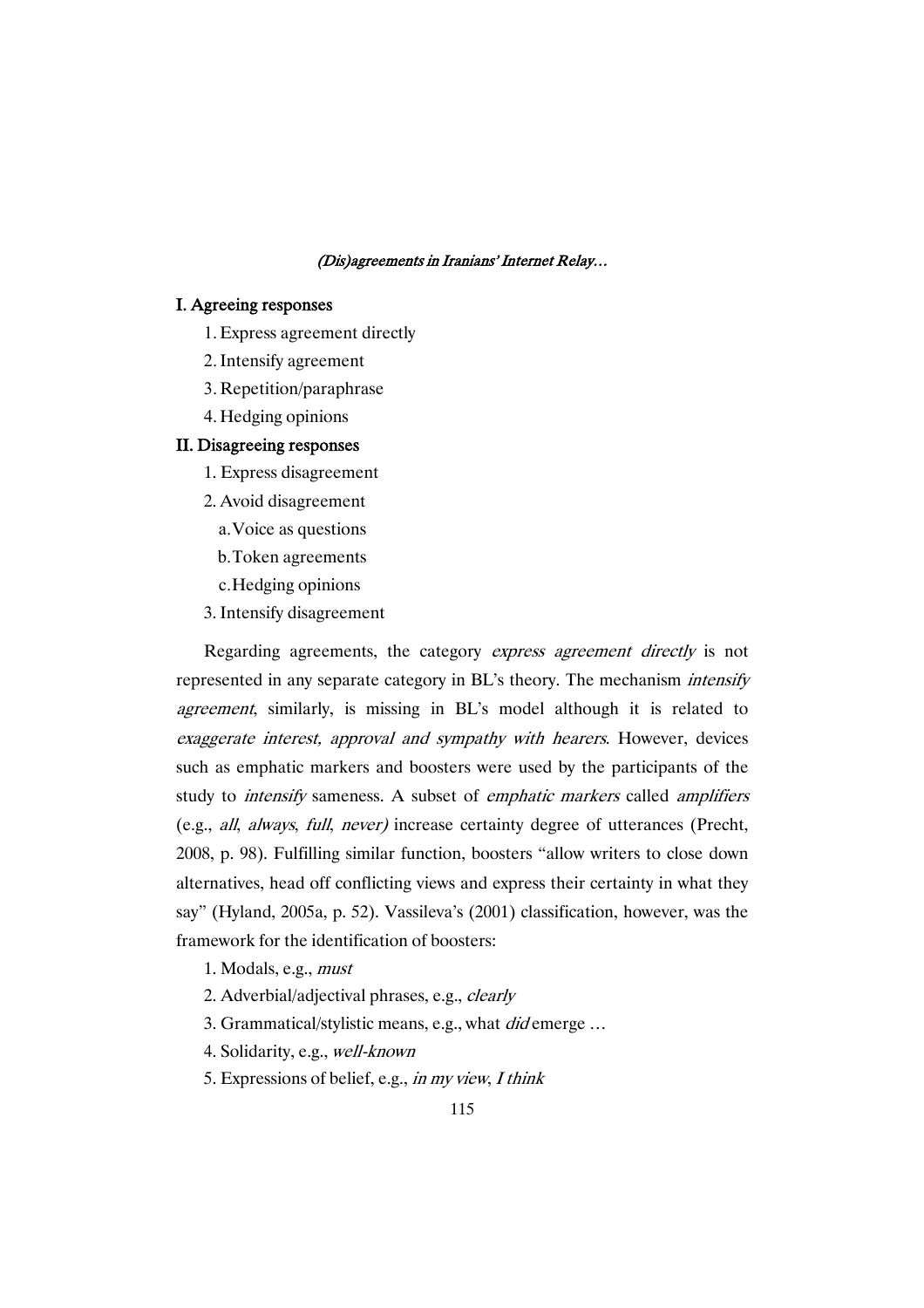As will be discussed below, since most authorities consider the last category as hedges, it was dispensed with. In addition, since such verbs as demonstrate (Hyland, 2005b, p. 179) and show (Hyland, 2000, p. 183) may act as boosters, they were added to the classification. It is to note that scholarly views on boosters are not in total agreement, however (cf. Hyland, 2000, p. 180; Herring & Martinson; 2004, p. 433; McLaren-Hankin, 2008, p. 644). Further means of boosting propositions in IRC are metadiscourse signals like font size, italics and bolds.

The category *hedging opinions* is also missing in BL's agreeing mechanisms. Since a noticeable number of agreements were expressed via hedging devices, the mechanism was included in the classification. Furthermore, BL's (1987) category of *repetition* was extended to include paraphrases.

The classification of disagreeing responses was modified, too. Two new categories were devised to include expression and intensification of disagreements as impoliteness strategies (Garcia-Pastor, 2008, p. 108). Regarding disagreement avoidance mechanisms, since no instance of pseudoagreements and white lies were detected in the corpus, they were crossed out. In addition, the use of questions for the expression of disagreements resulted in the inclusion of the subcategory voice as questions. BL's Token agreements and hedging opinions were the other disagreement avoidance subtypes. Token agreement, as exemplified in Discussion, helps interactants pretend to agree while having divergent ideas (BL, 1987, p. 113). Hedging, on the other hand, is the expression of possibility as a means of presenting propositions with caution (BL, 1987, p. 116). The first seven categories of the present classification of hedges are taken from Salager-Meyer (1997); categories eight and ten are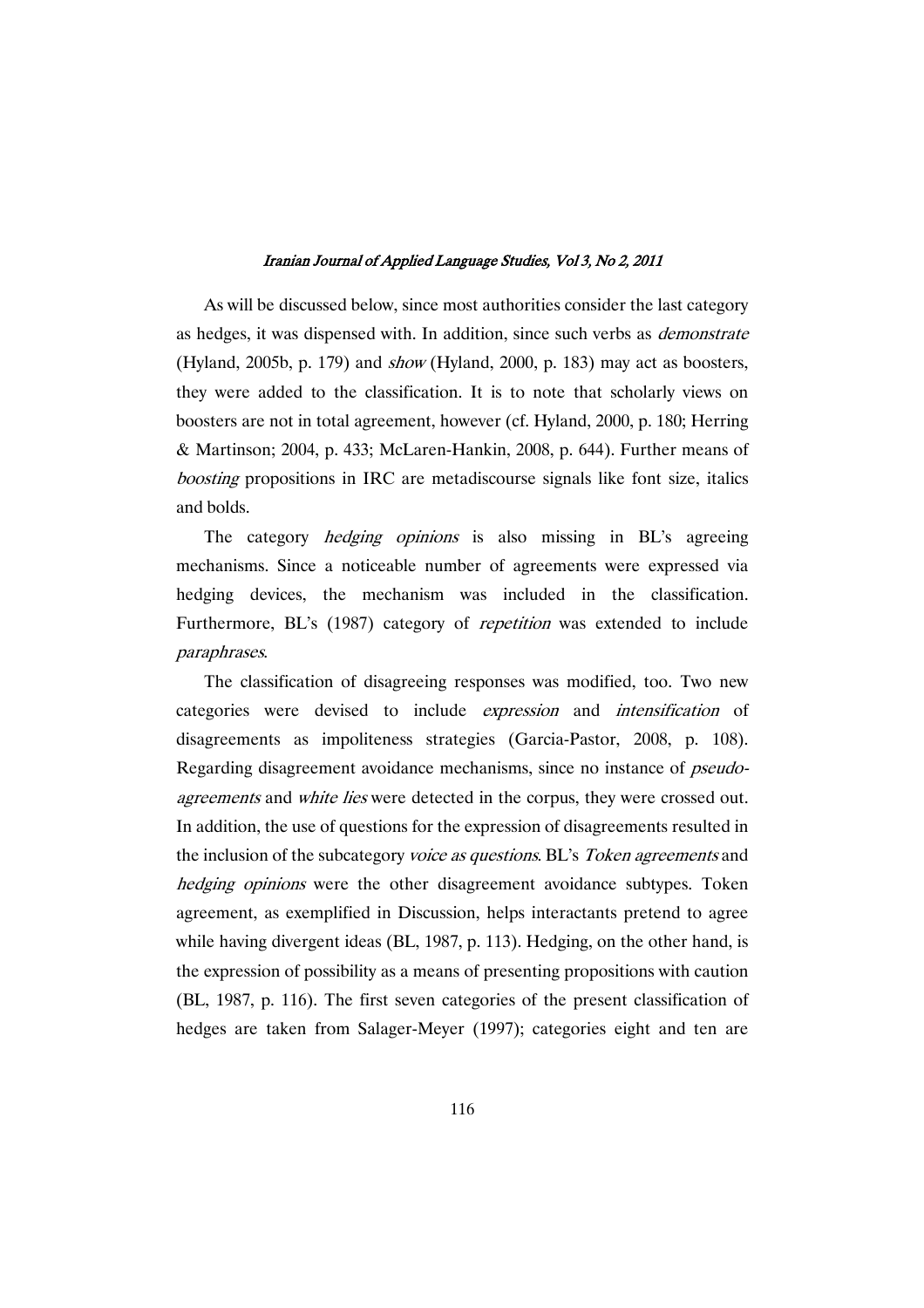selected from Clemen (2002) and categories nine and eleven are borrowed from Skelton (1998) and Jalilifar (2007), respectively.

1. Modal auxiliary verbs, e.g., might

2. Modal lexical verbs, e.g., seem

3. Adjectival, adverbial and nominal modal phrases, e.g., possible

- 4. Approximators of degree, quantity frequency and time, e.g., *about*
- 5. Introductory phrases expressing doubt, e.g., It's my view
- 6. If clauses, e.g., if true
- 7. Compound hedges (made of several hedges)
- 8. Using passive voice (agentless), e.g., was believed
- 9. Addition of -ish to adjectives, e.g., *reddish*
- 10. Reference to a higher authority, e.g., Smith (2000) claims …
- 11. Putting oneself at a distance from the idea, e.g., this study ...

It is to note that above-mentioned mechanisms can only be discussed in terms of the contexts in which they appear. For instance, in example (1), the potential booster exactly is employed to express speaker B's commitment to his idea. The capitalization of the negative marker provides support for this interpretation. Contrarily, in example (2), the speaker uses the combination of the negative marker and the booster as an approximator to make the disagreement less biting. Further support for this comes from the fact that not exactly is followed by two more hedges in lines 4 and 6.

(1)

- 1. A: i m certain u know tht what u shud do in that time
- 2. B: exactly NOT
- 3. i dnt now who am i
- 4. u r talking abotu that situatin!!!!!!!!!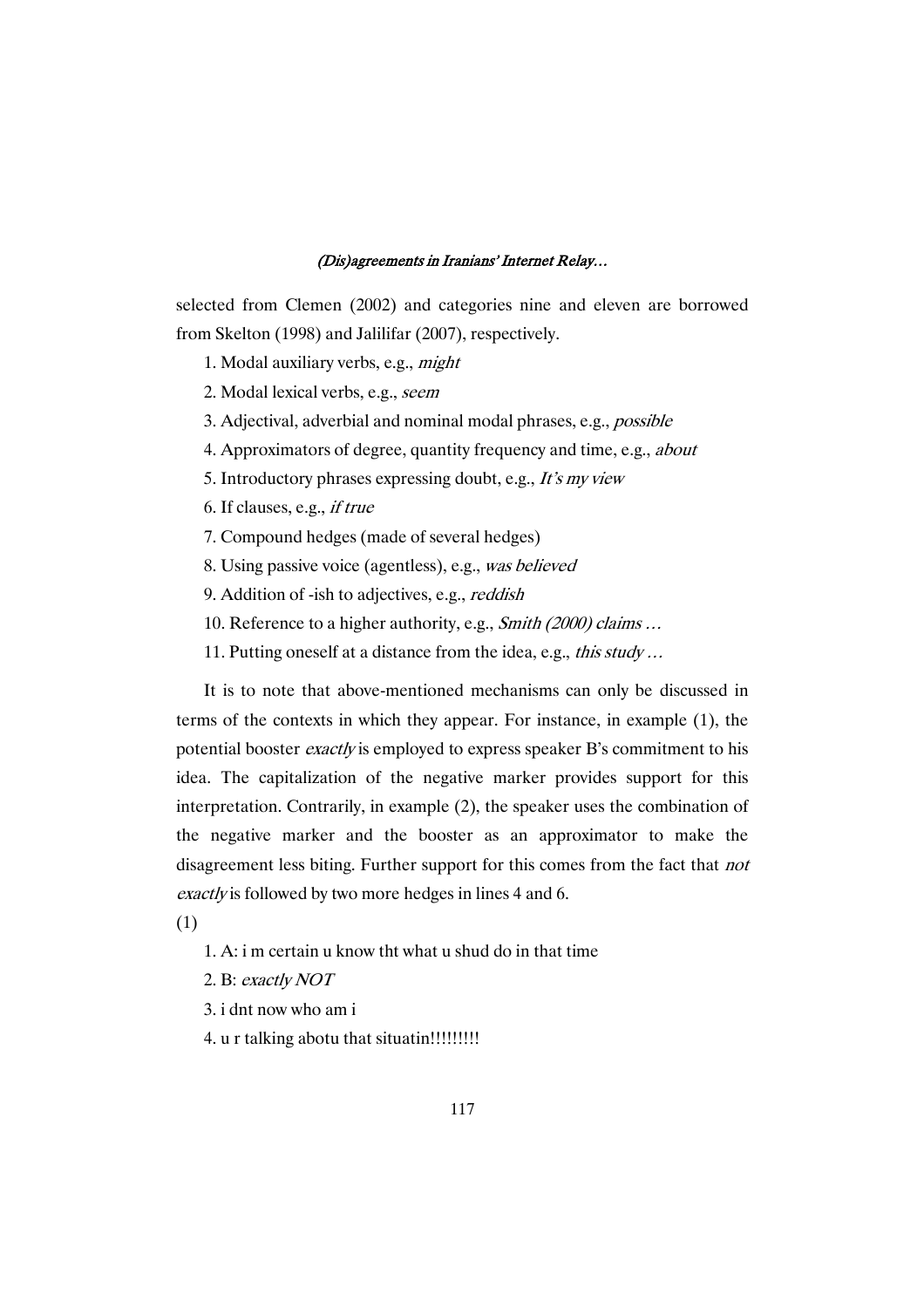- (2)
- 1. A: his medal that he got from france is his best reward
- 2. no oder from iran n asia got that
- 3. B: not exactly
- 4. *in my idea* wen his album gos for grammy in top 5
- 5. he gives concert in oscar hall n 1day is named nazeri day in usa
- 6. french medal might nt b best award

In sum, (dis)agreements were identified and put in the relevant categories. To lessen the threats to internal reliability, each excerpt was analyzed twice with an interval of approximately one month in between. The statistical analysis was carried out by SPSS 16.0.

# 5.Results

### 5.1.Disagreements

A total number of 2521 disagreeing responses were communicated in the corpus. The frequencies for the mechanisms express disagreement, avoid disagreement and intensify disagreement were 1280, 910 and 331, respectively. Chi-Square analysis was performed to see the existence of any significant preference for the selection of strategies. The significant relationship was verified by the analysis  $(CS^1 = 544.523, DF^2 = 2, AS^3 = 0.000)$ . Since the significance is less than  $0.05$  (p<0.05), the relationship was proven. In fact, participants most likely expressed disagreements directly.

 $1$  Chi-Square

<sup>2</sup> degree of freedom

<sup>&</sup>lt;sup>3</sup> asymptotic significance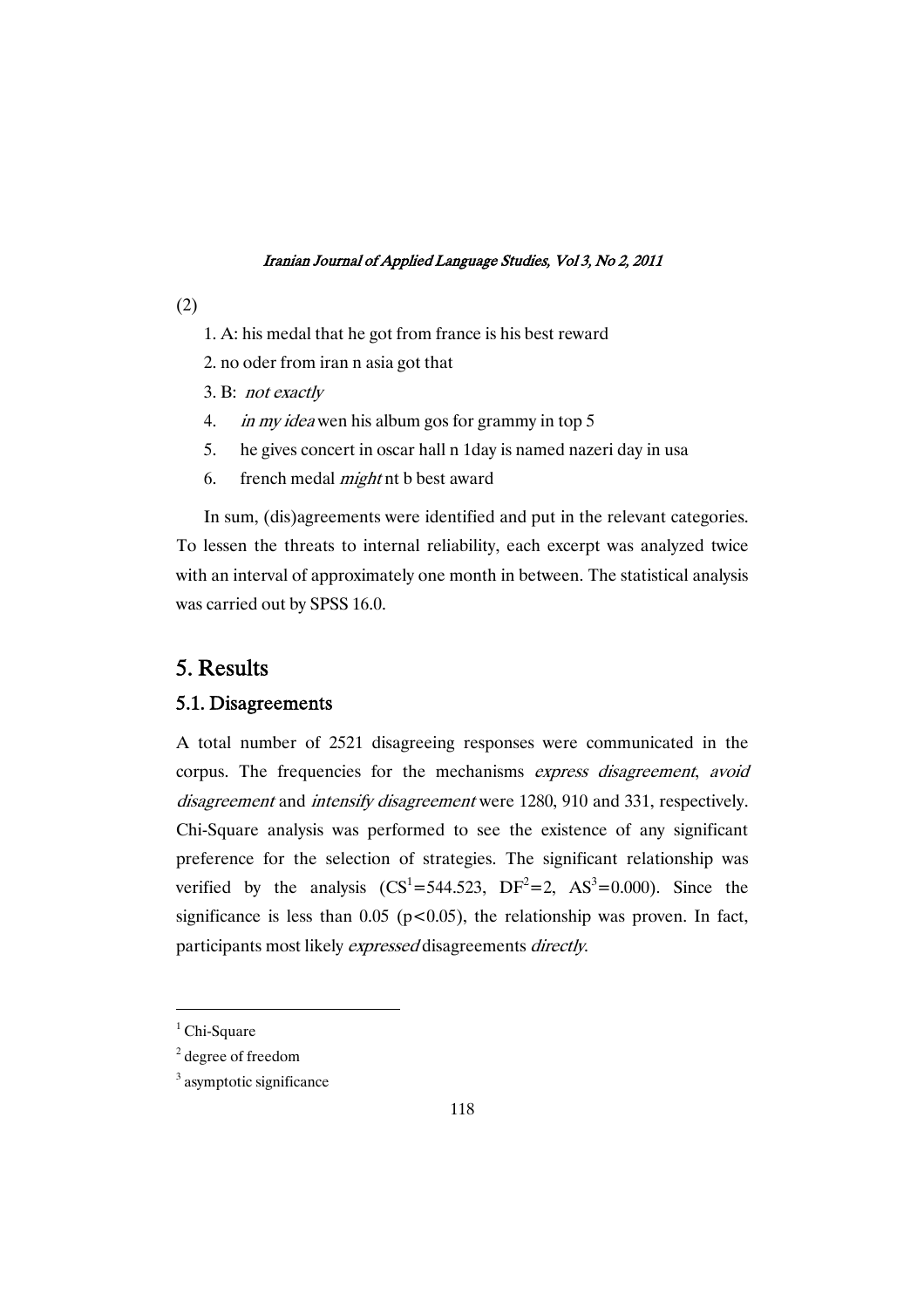Regarding *disagreement avoidance subtypes*, the frequencies for *hedging* opinions, token agreements and voice as questions are 420, 367 and 123, respectively. Chi-Square level of significance for the rejection of the relationship among the variables was zero; hence, not meaningful  $(CS=165.444, DF=2, AS=0.000)$ . Therefore, the hypothesis claiming that disagreement avoidance mechanisms were randomly chosen was rejected.

### 5.1.1. Male and Female Disagreements

A total number of 1478 disagreements were expressed by male participants. The frequencies for the mechanisms express disagreement, avoid disagreement and intensify disagreement were 738, 552 and 188, respectively. The statistical analysis  $(CS=317.721, DF=2, AS=0.000)$  verified that males' disagreements were not communicated through randomly-selected mechanisms. Furthermore, female participants disagreed 1034 times. The mechanism express disagreement was the most frequent one which appeared 542 times. Disagreeing ideas were *avoided* 358 times whereas they were *intensified* only 143 times. The frequency of each mechanism was the baseline of Chi-Square analysis which suggested the existence of a significant relationship (CS=229.417, DF=2, AS=0.000).

### 5.1.2. Male and Female Disagreement Avoidance Mechanisms

Male participants utilized 552 disagreement avoidance mechanisms. The most favored strategy was *hedging opinions* whose corresponding frequency was 256. Token agreements ranked second with a frequency of 212 while the category voice as questions was the least common way of avoiding disagreements with a frequency of 84. The reported significance presented by Chi-Square analysis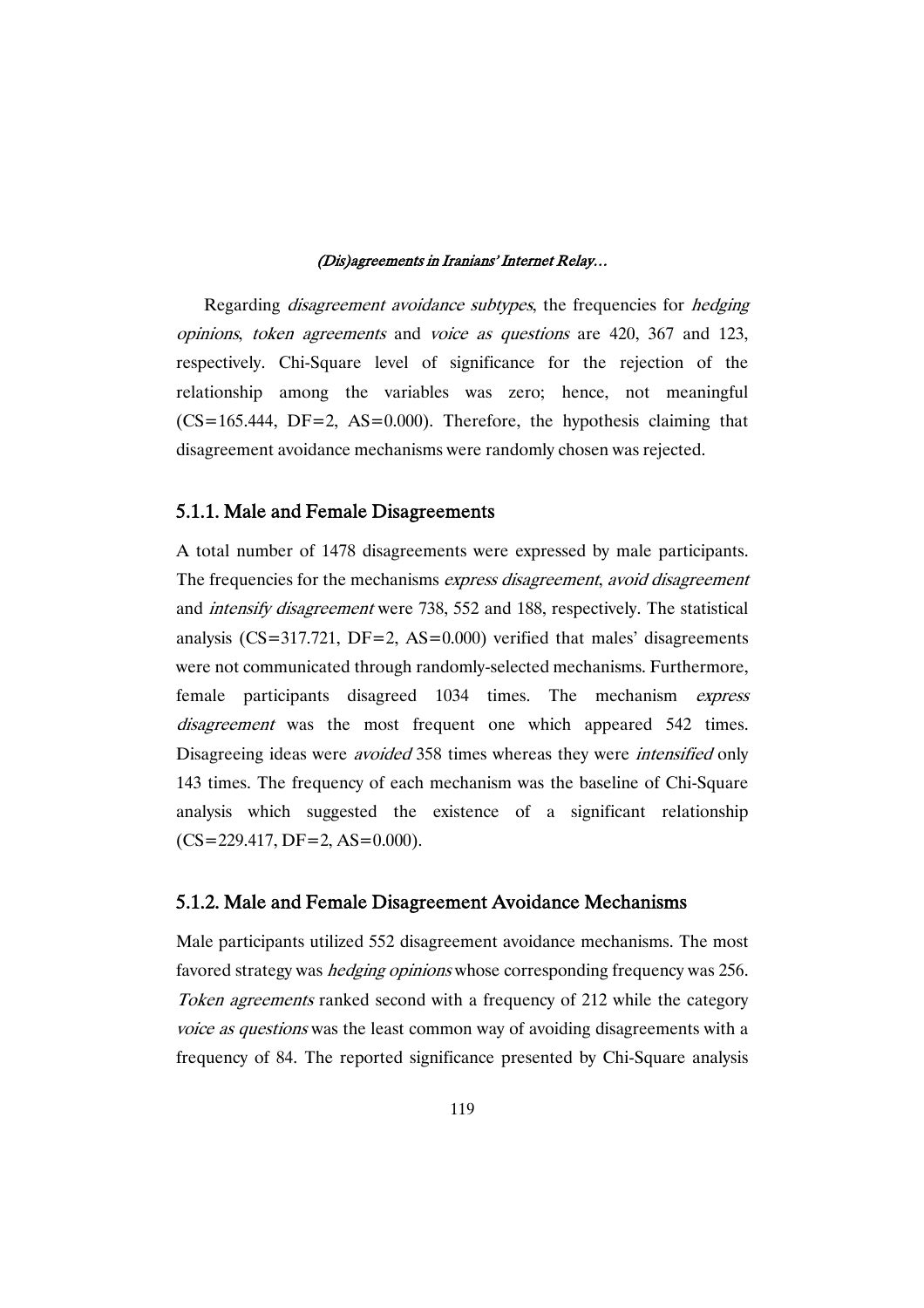$(CS=86.783, DF=2, AS=0.000)$  showed that males had statistically meaningful preferences for certain strategies like hedging opinions as they decided not to communicate their disagreements directly. Regarding females, while 164 disagreeing responses were softened via *hedging opinions*, 155 instances were communicated as *token agreements*. The frequency for the last subtype, i.e., voice as questions, was 39. SPSS detected a significant relationship  $(CS=81.458, DF=2, AS=0.000)$  among the variables.

# 5.1.3. Male versus Female Disagreeing Preferences

In order to examine the existence of any significant relationship between chatters' gender and their strategy-use preferences, Chi-Square analysis was carried out. Pearson Chi-Square (0.286) and Likelihood Ratio (0.285) twotailed levels of significance showed that the second null hypothesis stating that there is no difference between male and female preferences for the communication of disagreements was verified. In other words, participants' gender did not have any significant effect on their choice of disagreement mechanisms.

| Count  |        | Bald | Avoid dis. | Intensify dis. | Total |
|--------|--------|------|------------|----------------|-------|
| Gender | Male   | 738  | 552        | 188            | 1478  |
|        | Female | 542  | 358        | 143            | 1043  |
| Total  |        | 1280 | 910        | 331            | 2521  |

Table 1. Disagreeing Mechanisms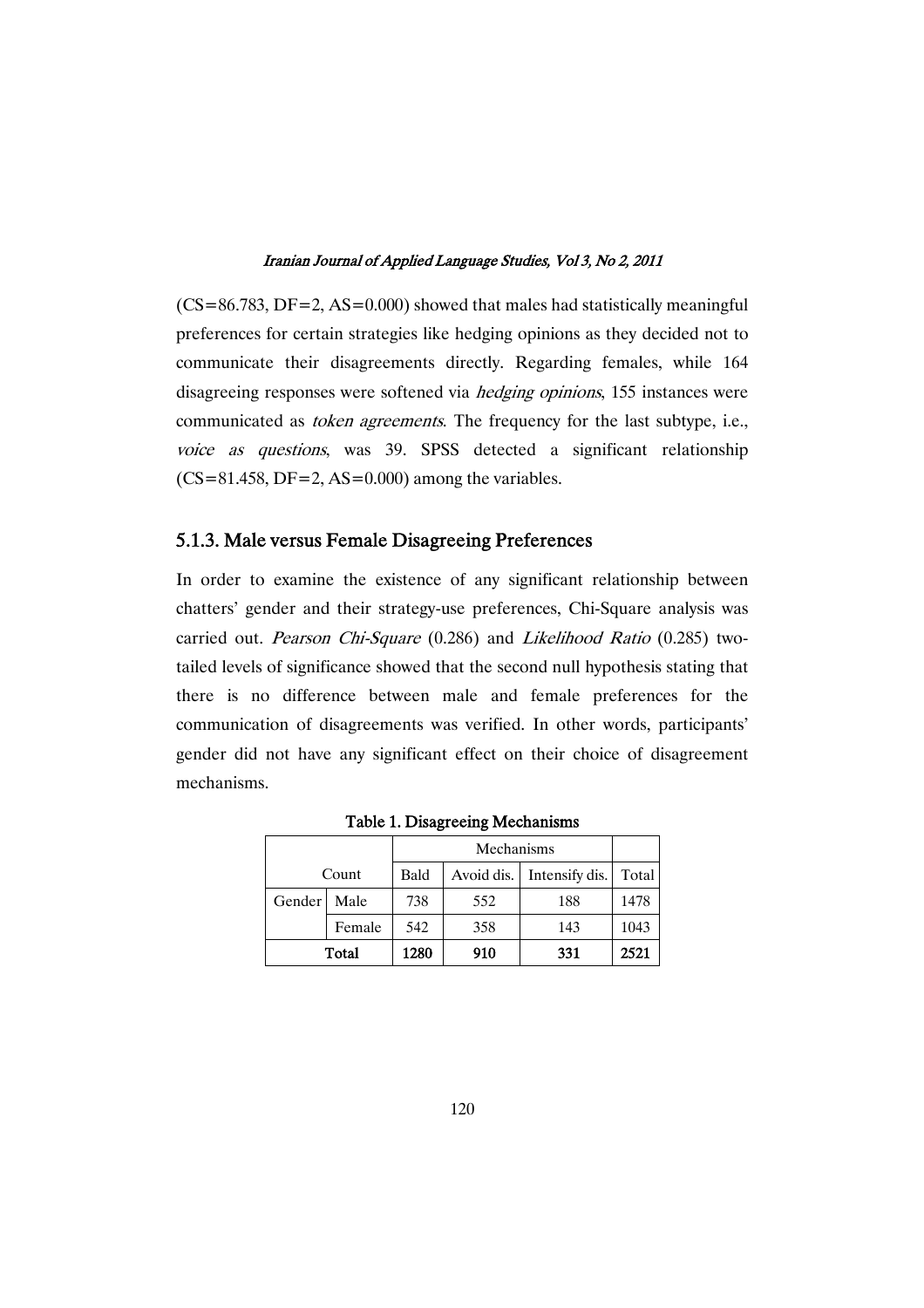|                              | Value | df | Asymptotic Significance (2-sided) |
|------------------------------|-------|----|-----------------------------------|
| Pearson Chi-Square           | 2.504 | 2  | 0.286                             |
| Likelihood Ratio             | 2.509 | 2  | 0.285                             |
| Linear-by-Linear Association | 0.134 |    | 0.715                             |
| No. of Valid Cases           | 2521  |    |                                   |

Table 2. Chi-Square Tests (male/female disagreeing mechanisms)

# 5.1.4. Male versus Female Disagreement Avoidance Preferences

Chi-Square analysis was run to detect possible differences between male and female participants' choice of disagreement avoidance mechanisms. As presented in Table 4 below, statistical analysis suggests no meaningful difference between the variables. In reality, male and female chatters were found to make similar choices while disagreeing. This is concluded from both Pearson Chi-Square and Likelihood Ratio two-tailed levels of significance.

| Table 3. Male/female Disagreement Avoidance Mechanisms |
|--------------------------------------------------------|
|--------------------------------------------------------|

| Count  |        | Voice as ques. | Token agr. | Hedging op. | Total |
|--------|--------|----------------|------------|-------------|-------|
| Gender | Male   |                | 212        | 256         | 552   |
|        | Female | 39             | 155        | 164         | 358   |
| Total  |        | 123            | 367        | 420         | 910   |

|  | Table 4. Chi-Square Tests (male/female disagreement avoidance mechanisms) |  |
|--|---------------------------------------------------------------------------|--|
|  |                                                                           |  |
|  |                                                                           |  |

|                              | Value | df | Asymptotic Significance (2-sided) |
|------------------------------|-------|----|-----------------------------------|
| Pearson Chi-Square           | 4.306 | 2  | 0.116                             |
| Likelihood Ratio             | 4.380 |    | 0.112                             |
| Linear-by-Linear Association | 0.625 |    | 0.429                             |
| No. of Valid Cases           | 910   |    |                                   |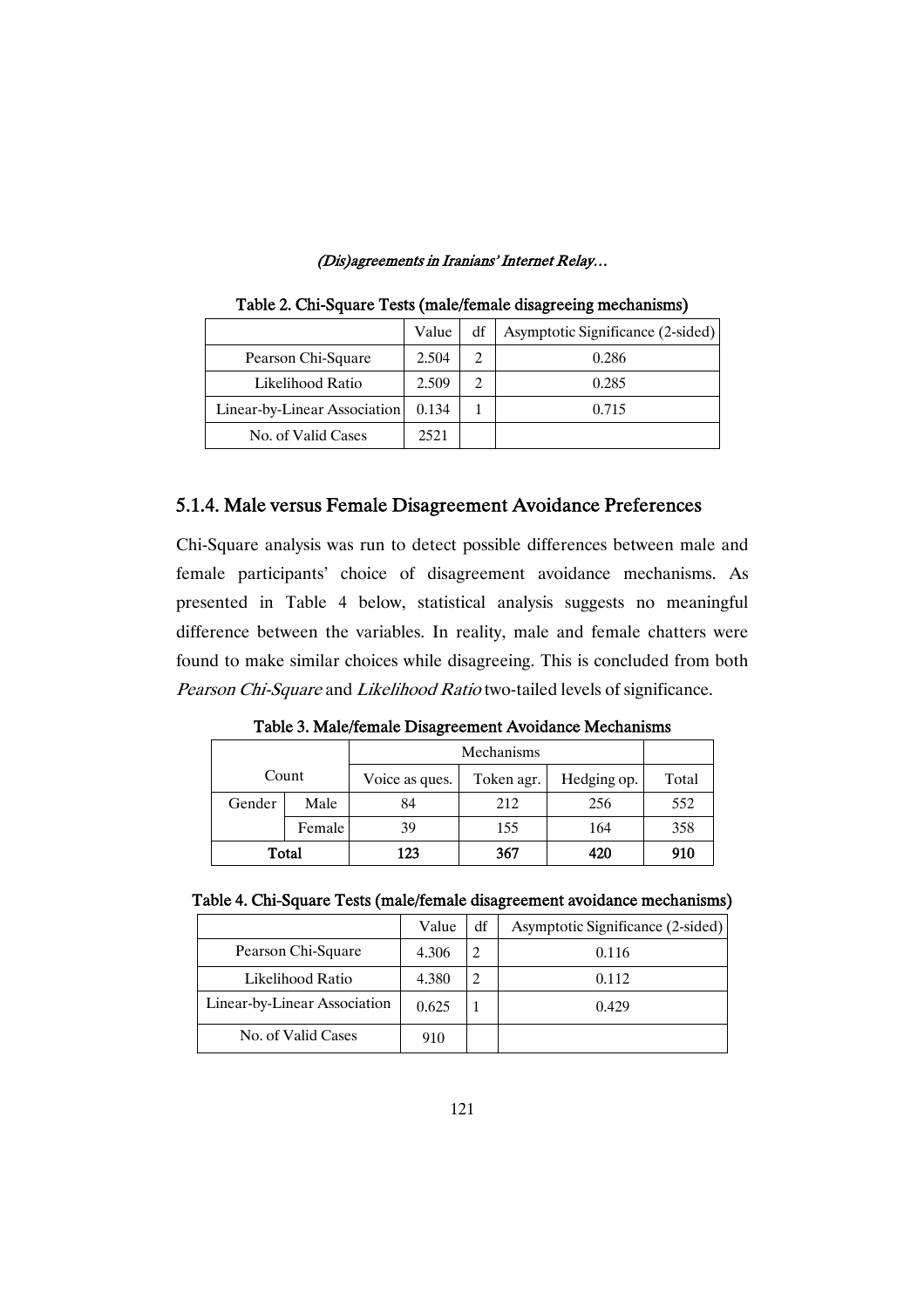# 5.2.Agreements

A total of 3107 agreeing responses were detected in the corpus. The participants expressed their agreements directly 2229 times. Furthermore, the frequencies for the strategies *intensify agreement*, *repetition* and *hedging* opinions were 552, 124 and 92, accordingly. The existence of a significant relationship among the mechanisms was examined by Chi-Square analysis which did not report an acceptable level of significance for the rejection of a statistically meaningful relationship (CS=3884.342, DF=3, AS=0.000). Therefore, it could be claimed that chatters most likely express their agreements directly.

# 5.2.1. Male and Female Agreements

Male participants agreed with their interlocutors 1712 times while they utilized the strategy express agreement 1240 times. Intensify agreement ranked second with the frequency of 356 while *repetition* and *hedging opinions* were utilized 73 and 43 times, respectively. The level of significance reported by Chi-Square analysis was less than  $0.05$  (CS=2193.407, DF=3, AS=0.000) and insignificant. This makes clear that the nonexistence of a significant relationship is rejected. In fact, male chatters, most probably, choose the first strategy while expressing their agreeable responses. A total of 1395 agreements were uttered by our female participants. The numbers 989, 306, 51 and 49 were the corresponding frequencies for the mechanisms express agreement, intensify agreement, repetition and hedging opinions, accordingly. Statistical analysis  $(CS=1692.481, DF=3, AS=0.000)$  showed that chatters significantly preferred to utilize the most frequent mechanism *express agreement* and agree with their interlocutors directly.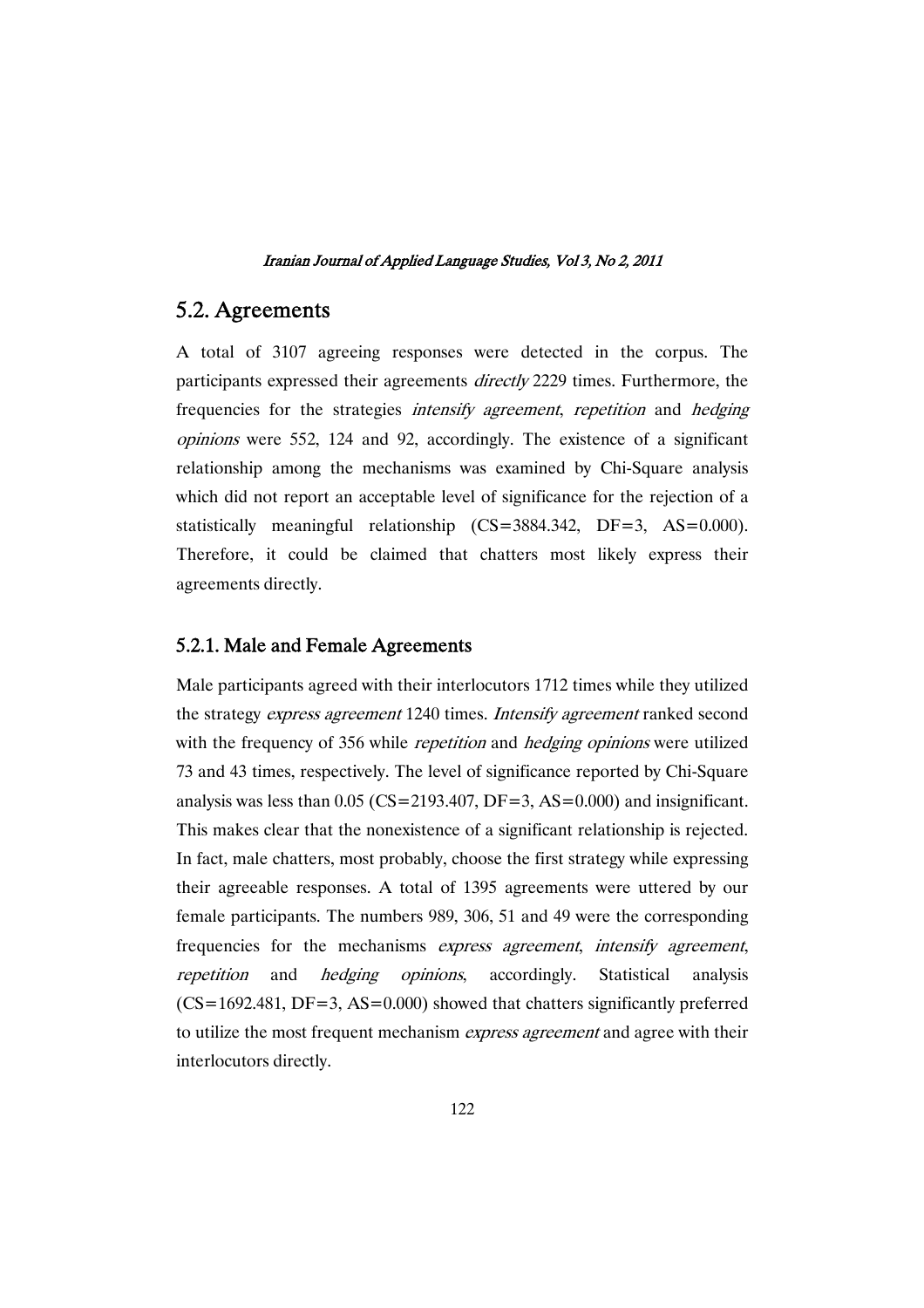# 5.2.2. Male versus Female Agreement Preferences

The comparison between male and female preferences for the communication of agreeable responses was done through Chi-Square tests. Based on the output provided in Table 6 below, both *Pearson Chi-Square* (0.258) and Likelihood Ratio (0.259) two-tailed levels of significance are more than 0.05; hence, significant. Therefore, the nonexistence of a meaningful relationship among the variables is verified. This means there is no significant relationship between chatters' gender and their strategy choice preferences when they agree with their interlocutors.

| Tuble 3: March Tennare I is come inconditions |            |              |     |                                             |    |       |
|-----------------------------------------------|------------|--------------|-----|---------------------------------------------|----|-------|
|                                               | Mechanisms |              |     |                                             |    |       |
| Count                                         |            | Express agr. |     | Intensify agr.   Rep./paraph.   Hedging op. |    | Total |
| Gender                                        | Male       | 1240         | 356 | 73                                          | 43 | 1712  |
|                                               | Female     | 989          | 306 | 51                                          | 49 | 1395  |
| Total                                         |            | 2229         | 662 | 124                                         | 92 | 3107  |

Table 5. Male/female Agreeing Mechanisms

|                              | Value | df | Asymptotic Significance (2-sided) |
|------------------------------|-------|----|-----------------------------------|
| Pearson Chi-Square           | 4.034 |    | 0.258                             |
| Likelihood Ratio             | 4.021 | 3  | 0.259                             |
| Linear-by-Linear Association | 1.334 |    | 0.248                             |
| No. of Valid Cases           | 3107  |    |                                   |

Table 6. Chi-Square Tests (male/female agreeing mechanisms)

# 6.Discussion

# 6.1.Disagreements

In the present corpus, *express disagreement* was the most frequent disagreeing strategy (50.7%). Avoid disagreement ranked second (36.09%) while intensify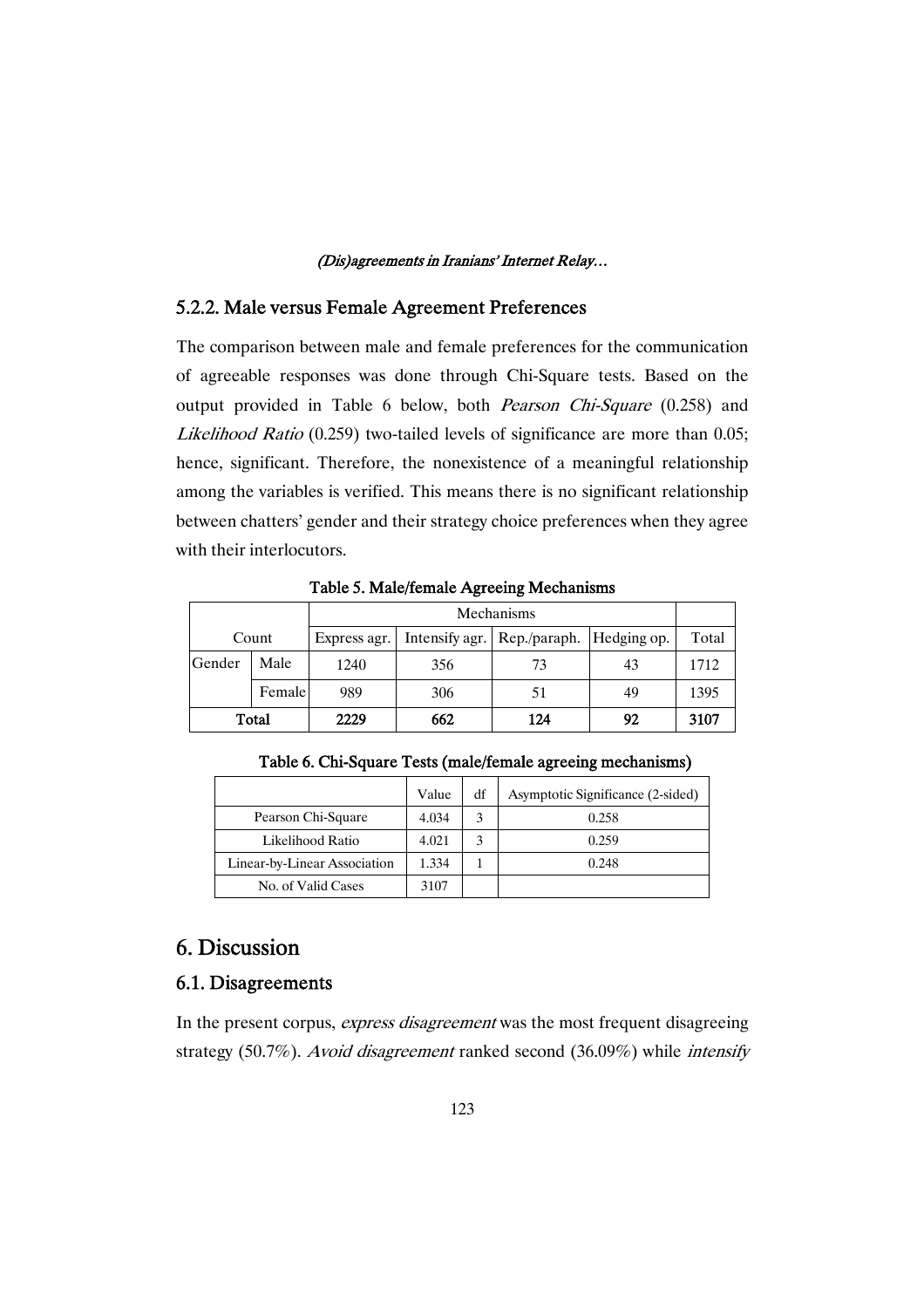disagreement was the least frequent mechanism (13.12%). The application of positive politeness strategies while disagreeing requires speakers to find efficient ways to communicate their true ideas while maintaining an atmosphere of agreement. The selection of an appropriate positive politeness strategy is performed in accordance with a number of complex interrelated factors among which are the type and number of movements as well as the amount of coding materials required for the fulfillment of such moves. No matter which strategy is chosen, the application of such mechanisms needs more time and space which is of critical value in IRC. Furthermore, chatters have to devote portions of their limited-in-size working memory to the acts of evaluation and selection of available techniques. It is noteworthy that the faceto-face communication activities of listening and speaking are to a great extent automated processes which do not burden interactants' memories; so, they can be paralleled to some other activities effortlessly. Chatting, contrarily, involves more challenging tasks of reading and typing. Furthermore, due to the disruption of adjacency pairs in IRC (Markman, 2009, p. 154), more mental challenges are experienced by readers who want to get a coherent sense of their interlocutors' ideas.

Due to the great importance of time and space in chat rooms, chatters use different forms of time and space saving techniques to express as many propositions as possible in the least amount of time and space possible. Such mechanisms are manifested in many forms whose exemplars are the use of contractions, emoticons, etc. In other words, people are required to save time and space even at the expense of some established norms of real-life interactions. Furthermore, pragmatic issues are highly culture-bound; i.e., what is considered polite in a given culture may be regarded as impolite according to some other cultural values. Two issues arise here; firstly, politeness is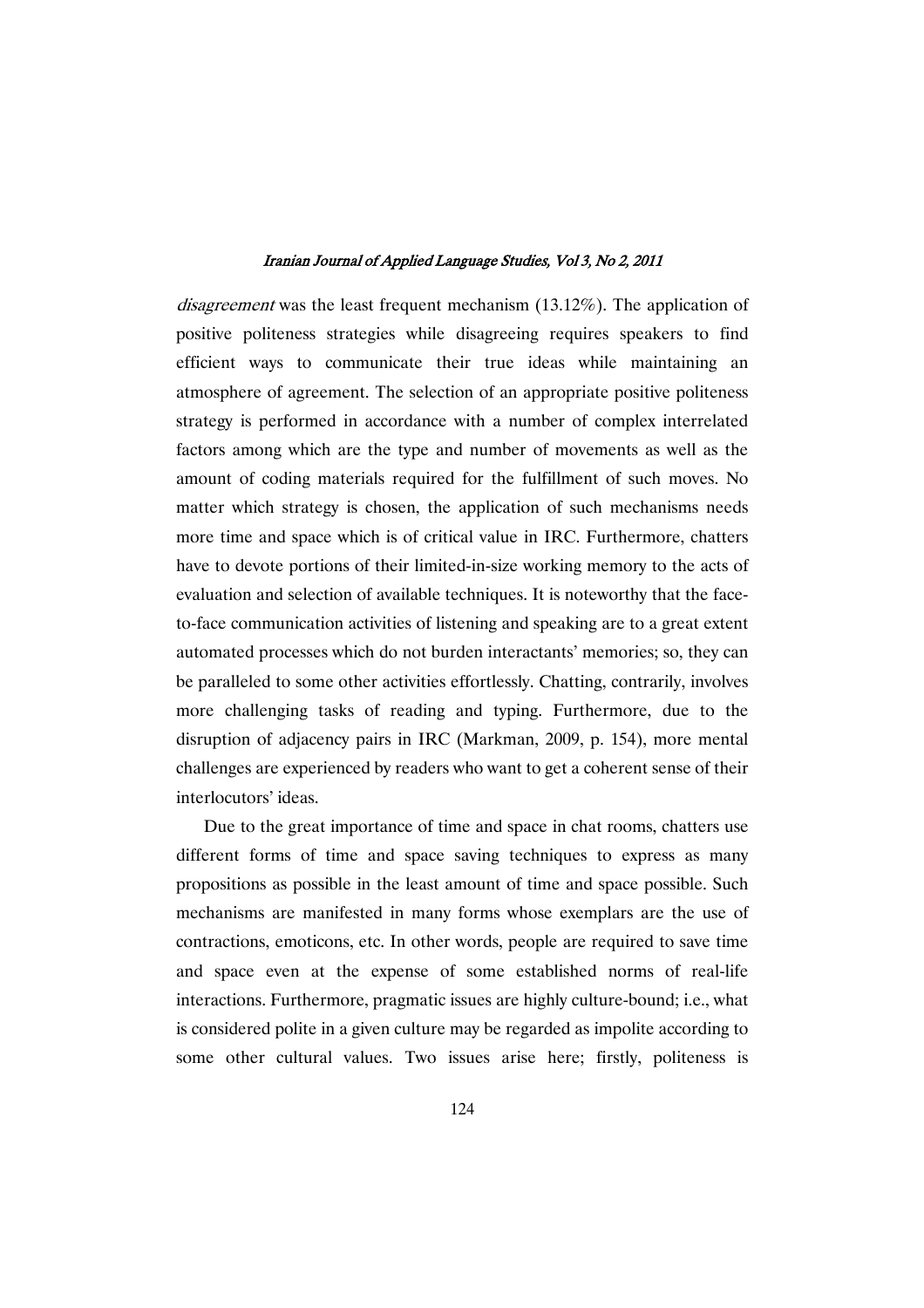dependant on participants' mutual understandings of their interlocutors, the specifications of situation as well as the medium of conversation. Therefore, politeness differences can be claimed to exist between commonsense written communication and its IRC counterpart whose characteristics have not been completely decrypted yet. This is to say, interactants who are cognizant of the limitations of time and space which cause their interlocutor not to spend time and energy on selection and utilization of politeness strategies applied in other modes of communication, do not regard direct disagreements that irritating. The support for this proposal comes from the fact that conversational turns continue to appear even when blunt and direct disagreements intervene. Simply speaking, if direct disagreements were really face-threatening, they either would not appear to this great extent or would result in communication breakdowns.

Secondly, cyber-space is a mode of communication where culture specific norms are becoming pale in favor of medium-specific ones. As a result, some politeness considerations of face-to-face communications may not work in IRC. In truth, one of the main reasons for the popularity of this particular mode of communication is the ability to help users overcome the cultural limitations they face in other mediums of interaction. For instance, taboo or unsafe topics, e.g., sex, are noticeably discussed in chat rooms. In addition, many chatters may never meet each other in real-life situations. They might even manipulate their characteristics, take up fake identities and deceive their interlocutors. It goes without saying that while BL's theory relies much on the weightiness computation of FTAs in terms of *social distance*, power *relationships* and the threatening potential of the acts in a given culture (BL, 1987, p. 76), these variables might not play significant roles in IRC. As a result of chatters' virtual homogeneity which can influence the way they communicate (dis)agreements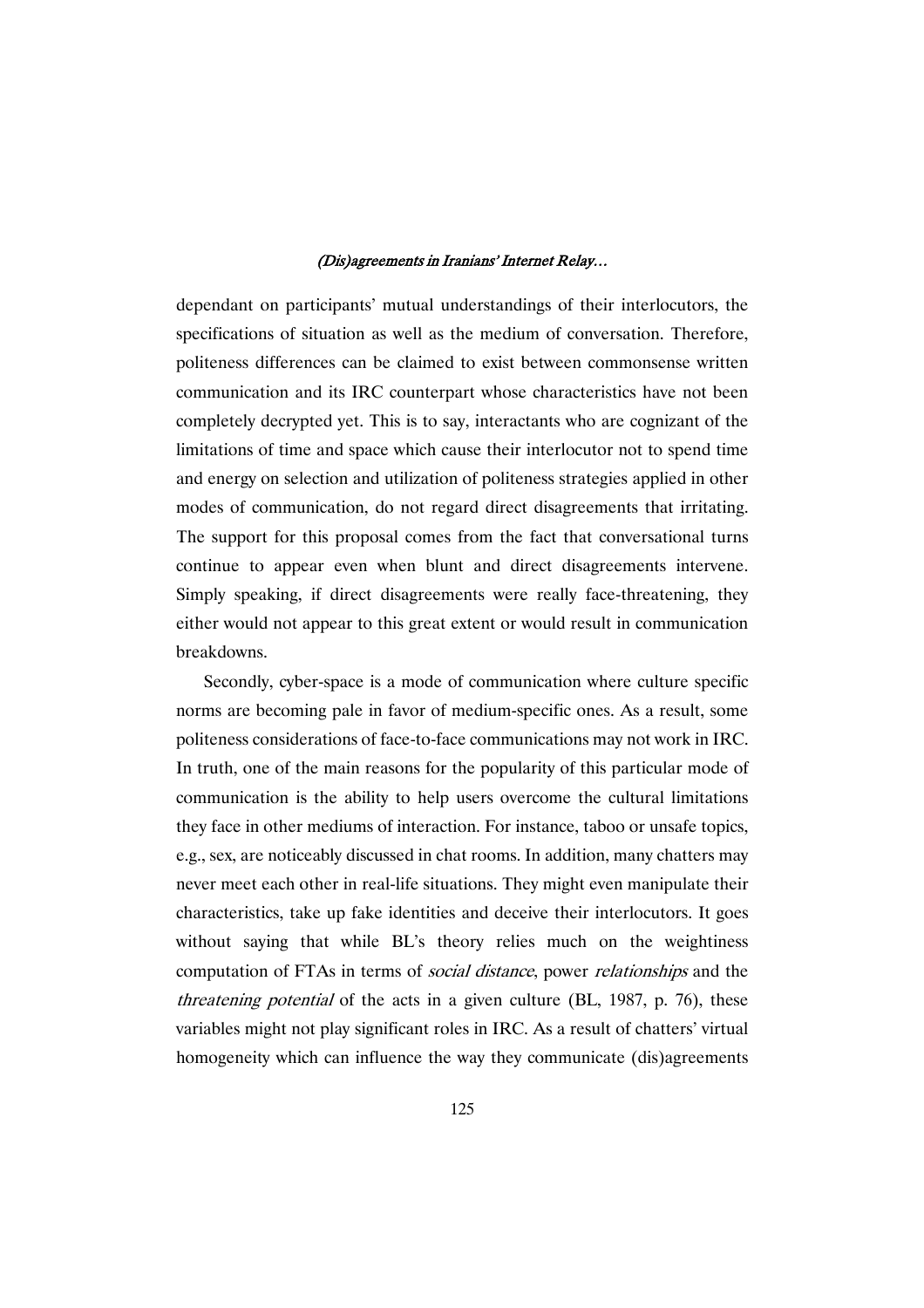(Myers, 1998, p. 89), they may perform what seems impossible in other mediums of communication, e.g., direct disagreements, even at the expense of others' face wants.

### 6.1.1. Disagreement Avoidance Mechanisms

When participants did not express disagreements directly, they preferred to utilize disagreement avoidance mechanisms. *Hedging* was participants' most common mechanism for refraining from blunt disagreements (46.15%). The reason for the preference of *hedging opinions* over *token agreements* and *voice* as questions can be discussed in terms of moves and elements required for each mechanism. The popularity for hedges can be attributed to the wide range of techniques it covers (See Methodology). Each of these techniques, in turn, includes various devices among which are temporally/spatially economical ones. As an instance, disagreements can be softened via simple and short utterances like 'somewhat', 'may be', etc. Since the application of such elements suits the previously-mentioned limitations of IRC fine, they are the most favorite disagreement avoidance mechanisms used by chatters.

Token agreements were next-to-the most popular way of avoiding disagreements (40.32%). Token agreements usually involve at least two moves one of which precedes the disagreeing idea which is delayed to the final positions of the utterance. Sometimes, as discussed below, token agreements include hedges, among other things.

(3)

- 1. A: ye dont know them there for
- 2. they stay with som boys to find a good one 4 themsef
- 3. B: it is true
- 4. but it is *not for all* girls
- 5. A: it is true 4 all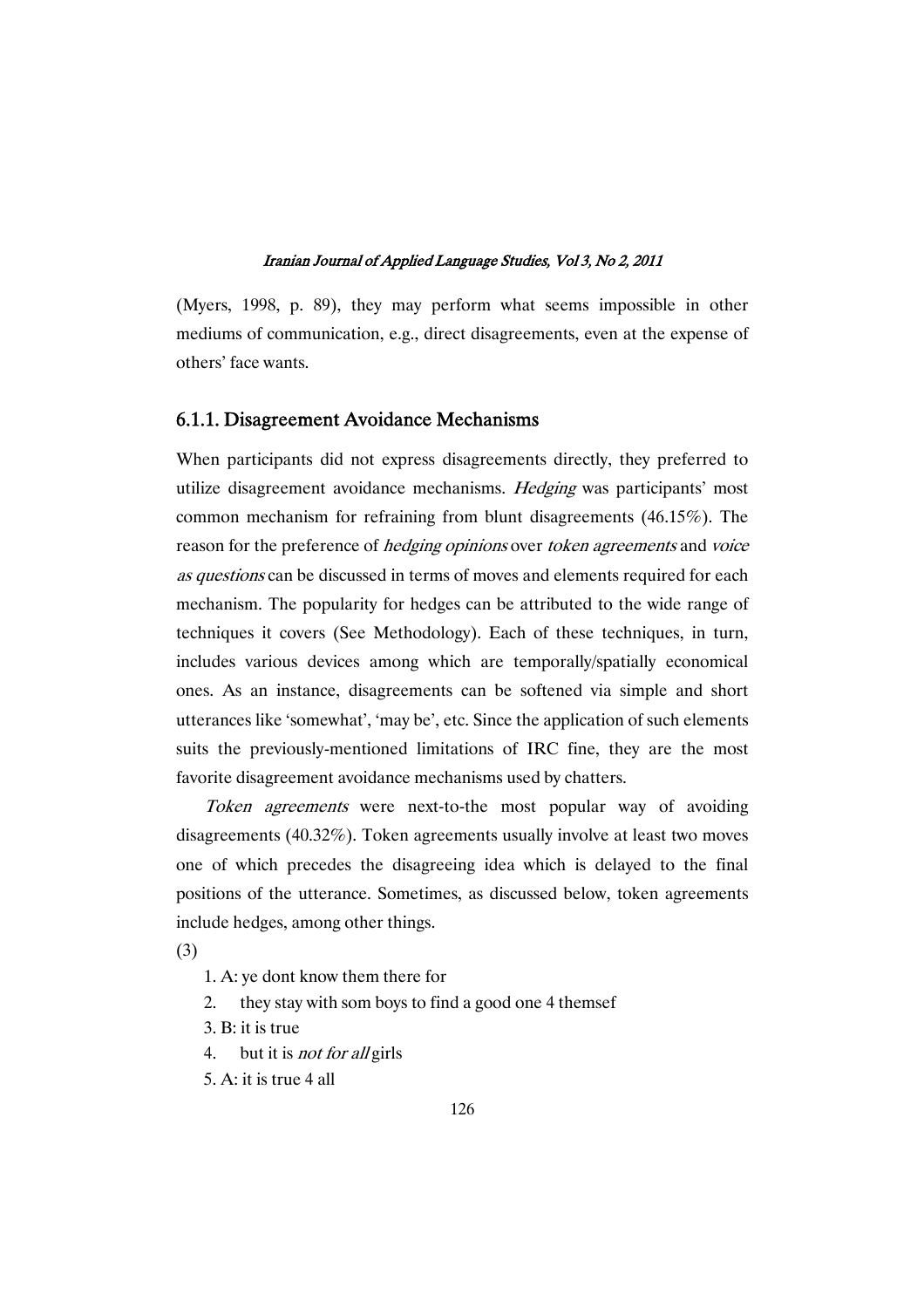In the example above, speaker B tries to minimize the negative effects of the disagreement as he takes advantage of a token agreement in lines 3 and 4. In line 3, firstly, he expresses an immediate agreement with his interlocutor's opinion stated in line 2. Afterwards, using the hedging device not for all, he questions the accuracy of the utterance. This means he prefaces his disagreeing idea with an immediate agreement which lessens the degree of threat to speaker A's face. As a rule of thumb, the coding materials required for the creation of token agreements are usually more than the ones used for hedges. Furthermore, while true feelings and ideas are often hard to grasp in hedges, they are sometimes expressed during the final parts of speakers' conversational turns in token agreements.

(4)

- 1. A: they ar dfaltuless
- 2. B: yop may be
- 3. but they don work very much
- 4. they become
- 5. unusable very soon

In the example above, lines 2 through 5, chatter B who does not accept the faultlessness of Chinese DVD players tries to save his interactant's positive face as he partially agrees with him in line 2. The partial agreement, expressed as a hedging opinion, is followed by speaker B's true attitudes about the deficiencies of such home appliances. In fact, speaker A's opinion is attacked although at the final positions of his interlocutor's turn. This means the potential degree of face threat can be claimed to increase as people move from expressing hedges to token agreements. As a result, it is not illogical to expect people to prefer hedging opinions over token agreements.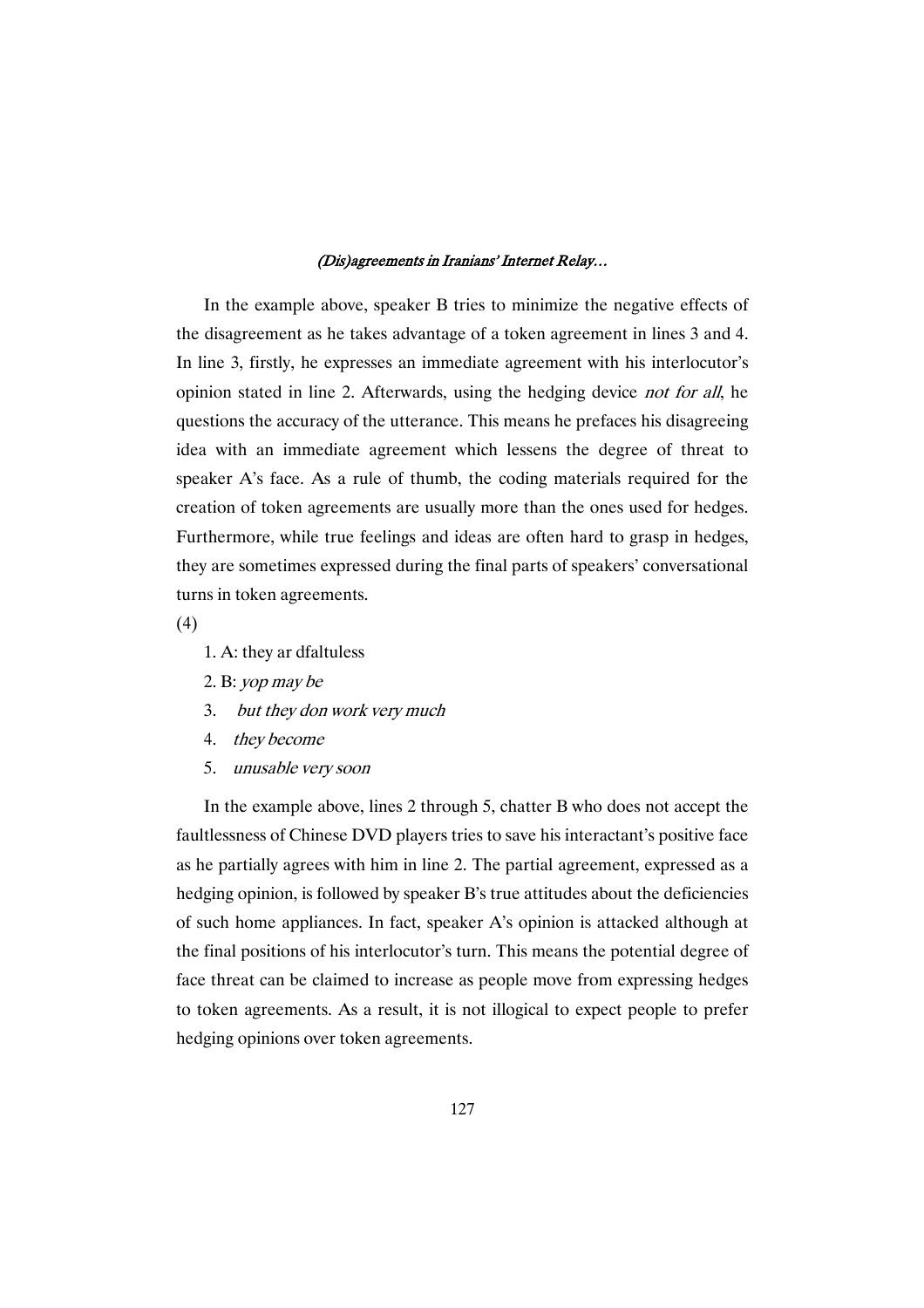The analysis of the disagreements made clear that the category voice as questions was the least preferred way for keeping from direct disagreements (13.51%). In the following excerpt, for instance, speaker B does not agree with his interlocutor. Instead of posting a bald on record disagreement, he voices his disagreeing idea as questions stated in lines 3 and 4.

(5)

- 1. A: it goes with a speed of even 180 km
- 2. without problems
- 3. B: isnt it <sup>a</sup> great speed for it//?
- 4. it can do that?

In comparison to hedging opinions and token agreements in which dispreferred ideas are made vague, delayed or prefaced by partial agreements, questions are less likely to hide true attitudes. In lines 3 and 4 above, for instance, the disagreement is not expressed directly; nevertheless, the addressee can easily detect that his utterances are challenged. These might be reasons for the rarity of *voice* disagreement *as questions*.

The last mechanism for the communication of disagreements, Intensify disagreement, was found to be the least frequent one (13.12%). Lines 4 and 8 in the following example include elements, i.e., the booster sure and the commissive verb bet which are used to increase the strength of chatter B's controversial opinion. Since this mechanism spotlights the dispreferred ideas, the face jeopardizing power of the utterance will be multiplied. Consequently, the addressees can easily feel the speakers' strengthened impolite behavior which attacks their attitudes directly. This is why interactants try to refrain from intensifying disagreements in IRC.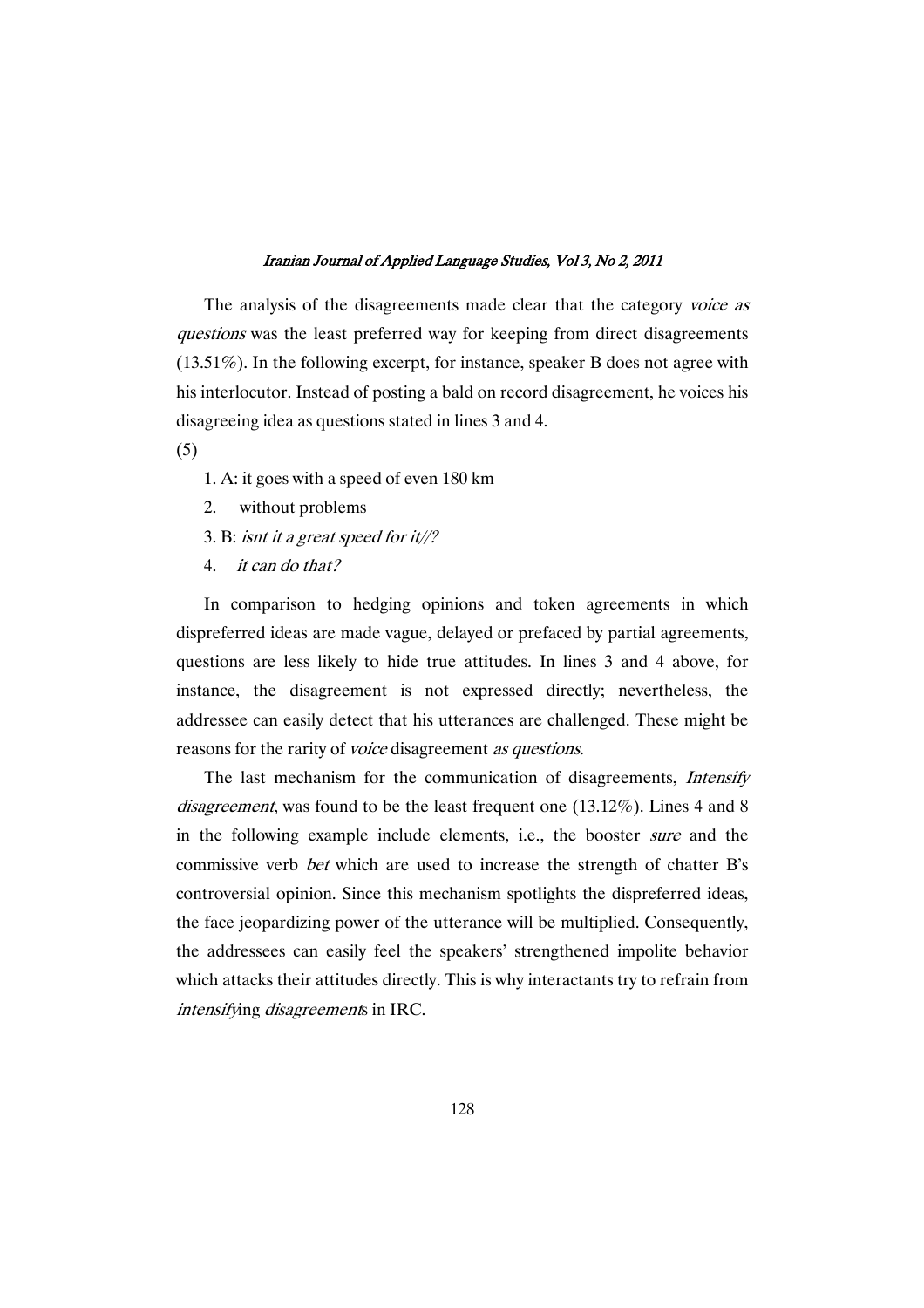- (6)
- 1. A: but you are doing a mistake
- 2. B: no
- 3. A: it means something else
- 4. B: im sure about it
- 5. A: means nice t meet u
- 6. don't be that sure
- 7. u can look it up in your dictionary
- 8. B: <sup>i</sup> bet <sup>u</sup>

### 6.1.2. Male versus Female Disagreeing Mechanisms

Regarding the role of gender, no statistically meaningful difference was found between male and female strategy-choice preferences while disagreeing. Although differences were found, statistical analysis rejected their significance. For example, while 5.6% of males' disagreements were voiced as questions, the corresponding percentage for females was 3.7%. The statistical analysis did not reveal any significant differences between the two groups, however.

Although linguistic politeness has been associated with women's language (Wardhaugh, 2006, p. 324), the idea is not unquestionable (Swim & Hyers, 1999, p. 85; Edstorm, 2004, P. 1505; Ladegaard, 2004, p. 2015). For example, Bayard and Krishnayya (2001, cited in Turnage, 2008, p. 54) found that males only swear slightly more than females and there is no noticeable difference between the intensity of the swearing uttered by two groups on the internet. This is also supported by Brown (1993), cited in Duranti (1997, p. 210), who claims that women may disagree bluntly, interrupt others extensively and express hostility, anger and dissatisfaction without redress in certain settings. In the following example, female A's opinion is directly attacked in lines 4 and 5.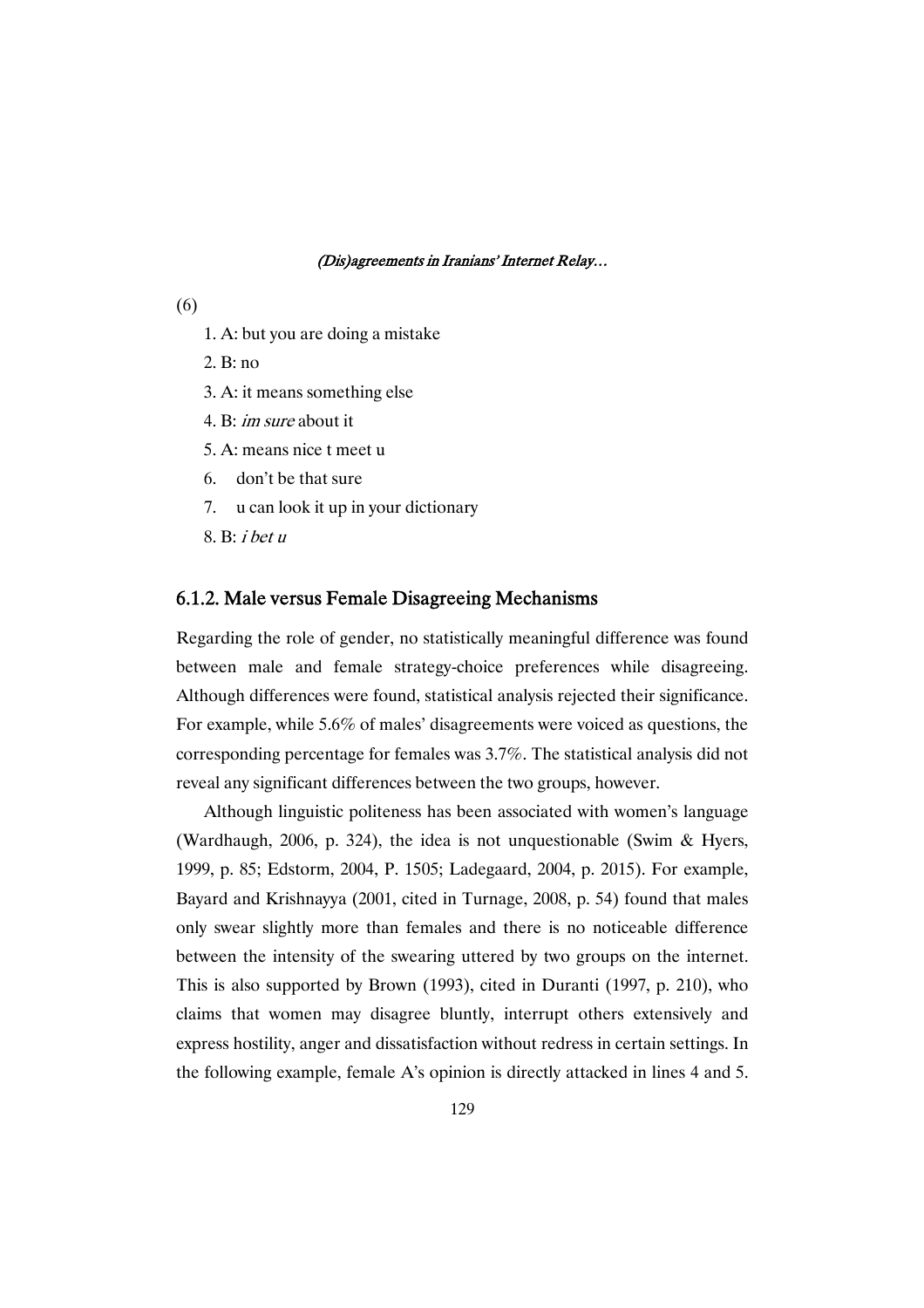In reality, speaker F's unwelcome idea is verbalized baldly as *she* posts the swearing *fucking asshole* supplemented by the attitude marker *pshyco*.

(7)

- 1. A: & i have a CD of ….
- 2. i like him very much
- 3.  $F: -\&$
- 4. fucking asshole
- 5. he is *pshyco*

The other indispensable factor is the medium-specific characteristic of IRC, as mentioned earlier, whereby the gender-oriented differences are becoming pale. In sum, however, the results of the present study suggest that gender plays no statistically meaningful role in the selection of disagreeing mechanisms.

# 6.2.Agreements

The most frequent agreeing mechanism was express agreement directly (71.74%). According to Grice's conversational maxims, people should try not to make their participations more than necessary. There are, sometimes, reasons which make interactants violate conversational maxims in favor of pragmatically more demanded goals. The polite expressions of requests, as exemplified below, are among the manifestations of such behaviors which include extra elements explainable only in pragmatic terms.

(8)

- 1. A: hola
- 2. B: hi dude
- 3. A: im not dude man
- 4. B: oh sory
- 5. wud u pls tell me about yourself then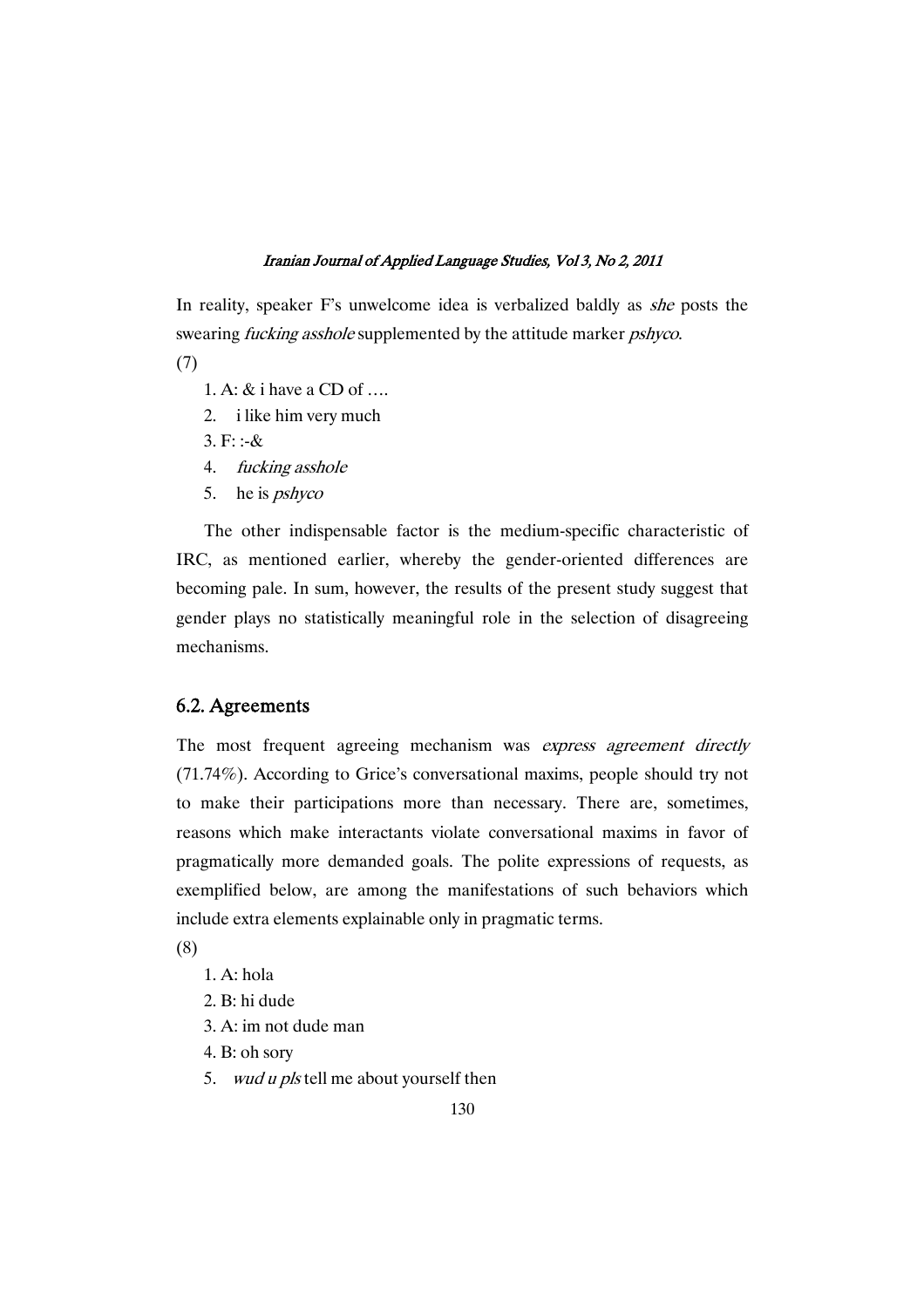Line 5 includes one linguistic unit of three items whose absence will not make any semantic change to the sentence. In other words, the utterance "wud u pls tell me about yourself" is semantically indifferent from its blunt form "tell me about yourself". However, the italicized words help speaker save hearer's negative face and make the imposition less irritating. As a result, it is not unreasonable to expect people to make their requests more polite at the expense of Grice's maxims. As far as agreements are concerned, there is no reason for the deviation from Gricean maxims since rather than causing threats, agreements enhance interactants' face wants. Therefore, they are usually expressed directly using the least possible materials. The requirement of IRC that contributions be as concise as possible provides further rationale for the popularity of direct agreements.

Regarding *intensify agreement*, overall, emphasis on agreeable ideas results in the enhancement of chatters' positive face wants while it does not demand the application of complex linguistic items. This is why intensify agreement was the most favorite alternative (21.3%) for direct agreements. In the following example, the exaggeration of the agreement is done through the insertion of the booster absolutely which is itself strengthened via capitalization.

(9)

1. A: can u tell me story of prinses of persia

2. B: i dont kno anything about her

3. i havent heard it

4. A: this is not a simple matter

5. B: ABSOLUTELY

The category repetition and paraphrases ranked third (3.99%) suggesting an unpopular way of agreeing. On the whole, although the mechanism helps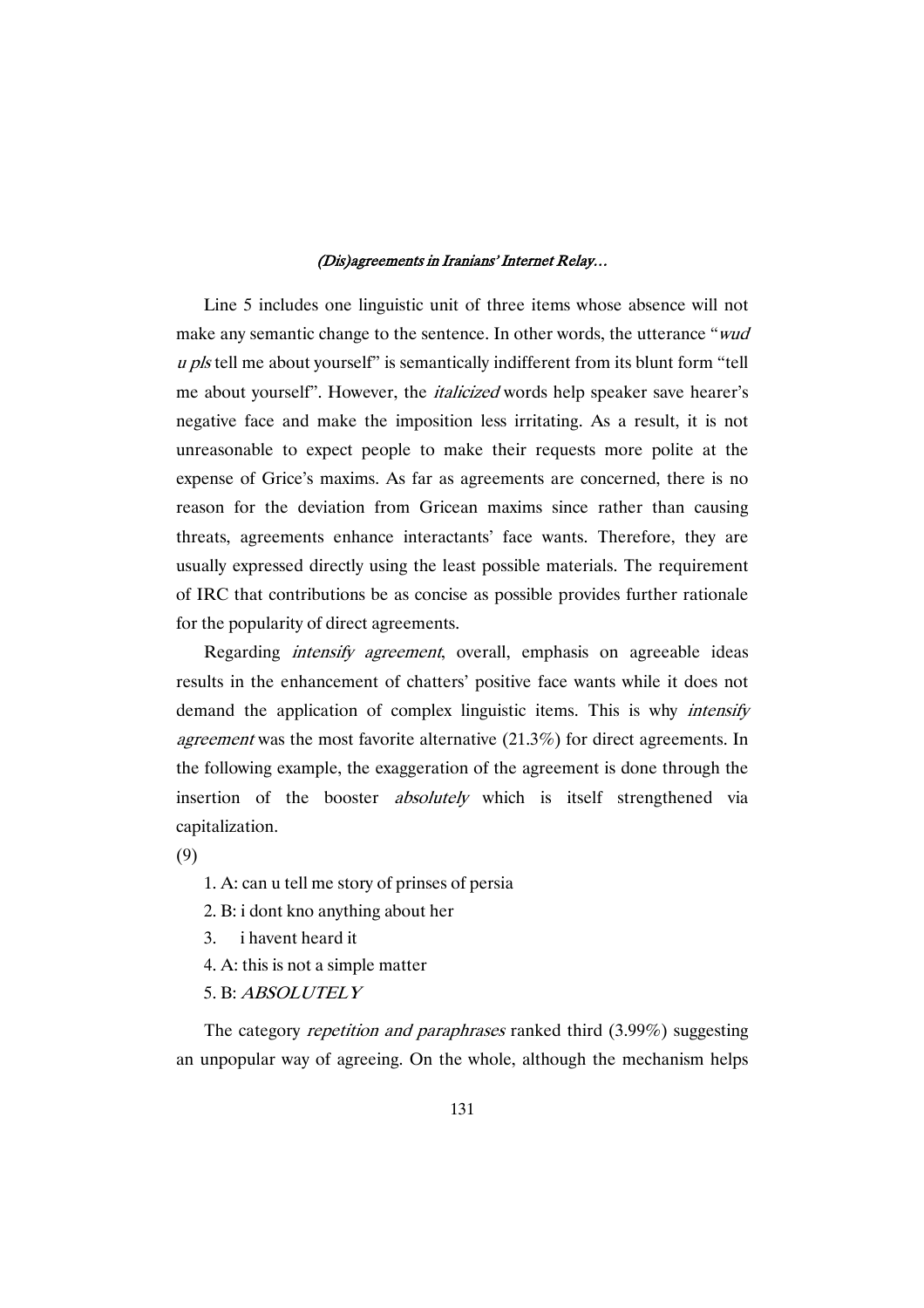chatters satisfy their interlocutors' positive face wants, it is not as preferable as direct agreements. While speakers can simply say 'yes' and give positive feedback to their partners, the repetition of previous utterances does not seem to be economical in chat channels where the greatest number of propositions are expected to be expressed in the shortest way possible. In fact, the use of the mechanism *repetitions and paraphrases* could be supported as an efficient way of agreeing if it fulfilled any particular function such as the one carried out by agreement intensification. The data, however, failed to show any particular function performed by repetitions and paraphrases. Therefore, the rarity of repetition and paraphrases seems to be reasonable.

The least frequent strategy agreeing mechanism was *hedging opinions* (2.96%). Unfortunately, the study could not find a defendable rationale for the appearance of hedging agreements since agreeable responses are preferred and it is not pragmatically logical to make them vague. However, there are reasons which might suggest cornerstones for the utilization of such unpopular expressions. Participants of the study were Iranian natives whose culture is tæ'arof-oriented (compliment-oriented, to use the English version). This means they are expected to dispraise their capabilities to show their correct socialization *(tærbiæt)* which is directly related to the Iranian concept of face (Koutlaki, 2002, p. 1755). Speaker B, being praised in lines 1 and 2 below, puts herself at a distance from the agreeing idea as she utilizes the hedging device people say. In the next line, however, she expresses her true attitude which is in agreement with the ideas presented in line 1. In sum, hedges are used by Iranian chatters who want to show their humbleness. Except for this function, however, the study could not find any reason for the rare appearance of hedging agreements.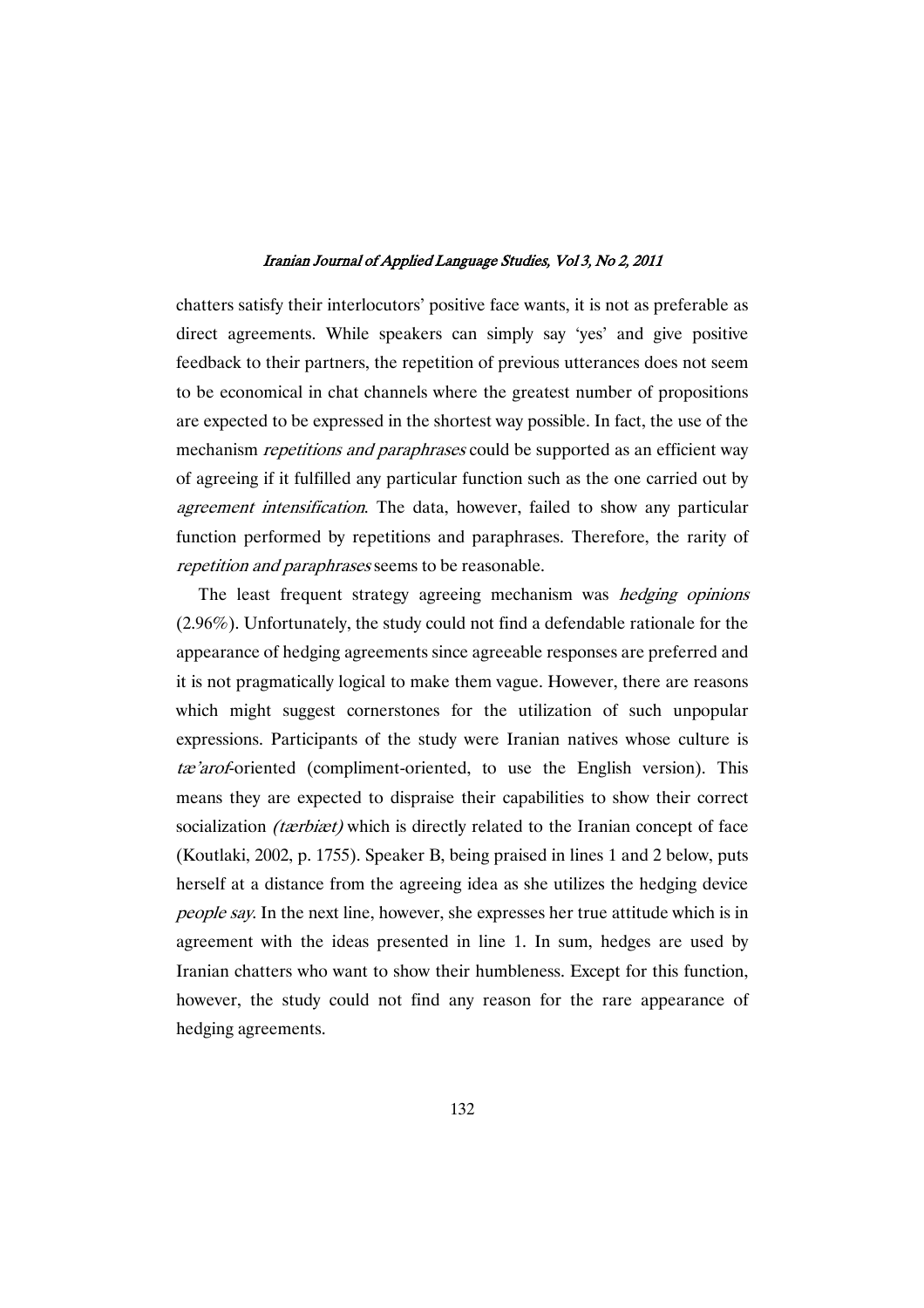- (10)
	- 1. A: hey girl u r beau cute slim u
	- 2. r in swiming team u do sports
	- 3. B: peple say that to me
	- 4. im slim now n i should keep it

Moreover, there was no significant difference between males and females in terms of agreeing preferences. For instance, males expressed 2.51% of their agreeable responses via different forms of hedging opinions whereas the corresponding percentage for the female group was 3.51%. However, the Chi-Square analysis made clear that the differences were not statistically significant. The reasons for the absence of gender-oriented differences in the communication of disagreeing responses (see above) all work in favor of the same phenomenon here.

# 7.Conclusion

The present study shows that online disagreements do not necessarily end in conversation breakdowns. The noticeably large number of unmitigated disagreements suggests that IRC direct disagreements are not as face threatening as their real-life counterparts. This is grounded in the fact that cyber-space chatters often continue to talk although their face wants are attacked by unmitigated disagreements. The face-saving/enhancing act of agreeing, likewise, is likely to be performed directly. While the immediacy of agreements is supported by the limitations of time and space in internet chat channels, the simplicity is in concert with pragmatic norms of face-to-face communication.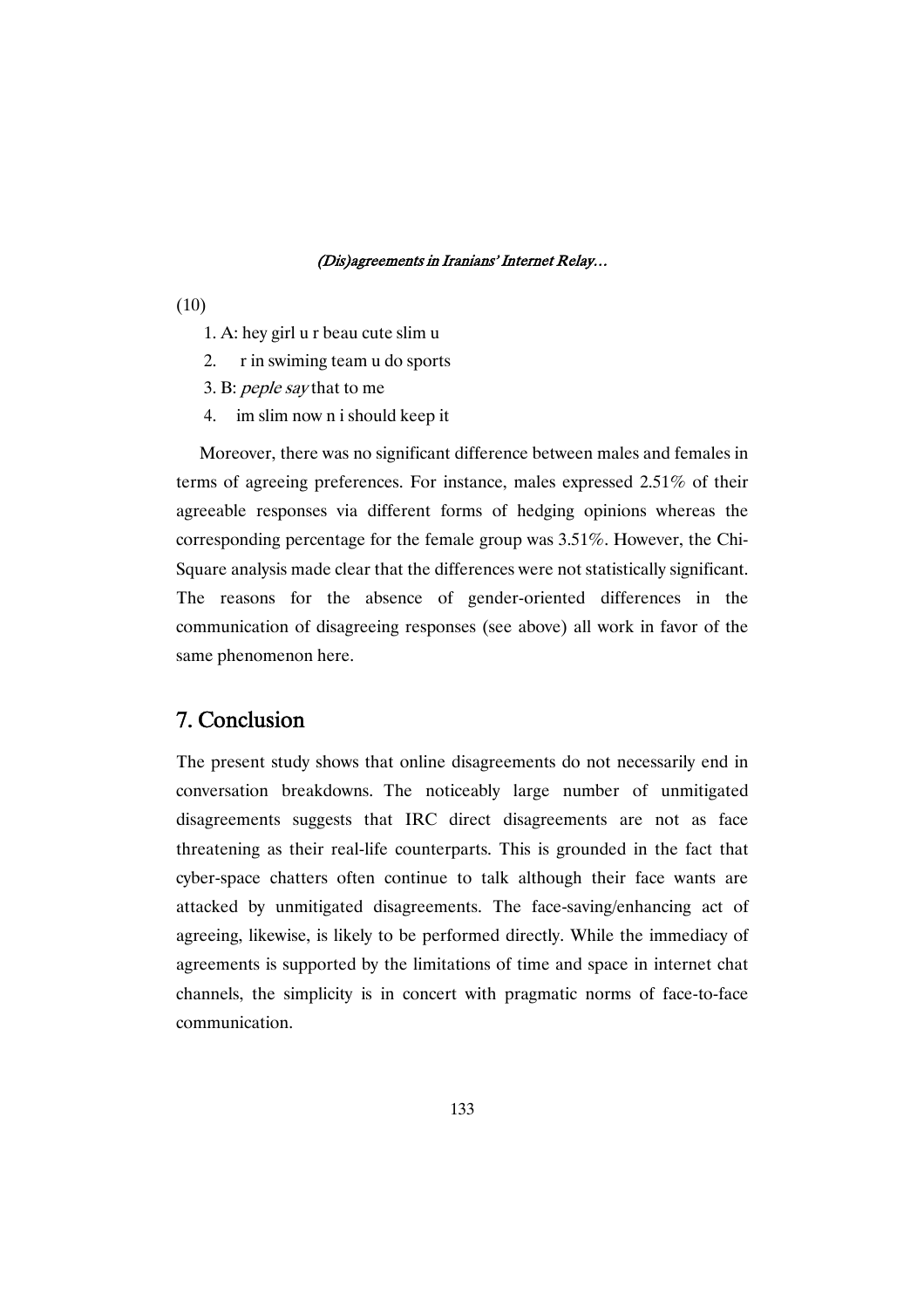Furthermore, the relationship between participants' gender and their (dis)agreeing strategies was not statistically meaningful. On the whole, Iranian online chatters' strategy-choice preferences for the communication of (dis)agreements were found not to be in total harmony with politeness norms governing natural-life face-to-face conversations. This can be attributable to the medium-specific characteristics of IRC, suggesting the emergence/evolution of a unique cultural milieu awaiting further research.

# References

- Agyekum, K. (2008). The pragmatics of Akan greetings. Discourse Studies, <sup>10</sup>, 493-516.
- Arredondo, L. (2007). Communicate effectively. NY: McGraw-Hill.
- Brown, P., & Levinson, S. C. (1987). Politeness: Some universals in language usage. Cambridge: CUP.
- Clemen, G. (2002). Hedging in English journalistic economics. In A. Nuoppen, T. Harakka, & R. Tatje (Eds.), Interculturelle wirtschaftkommunikation forschungsobjekte und methoden (pp. 41-47). Report 93. Vaasa: The University of Vaasa. Retrieved April, 15, 2012, from http://lipas.uwasa.fi/comm/publications/
- Duranti, A. (1997). Linguistic anthropology. Cambridge: Cambridge University Press.
- Edstorm, A. (2004). Expressions of disagreement by Venezuelans in conversation: Reconsidering the influence of culture. Journal of Pragmatics, <sup>36</sup>, 1499-1518.
- Erbert, L. A., & Floyd, K. (2004). Affectionate expressions as face-threatening acts: Receiver assessments. Communication Studies, <sup>55</sup>, 254-270.
- Ferencik, M. (2007). Exercising politeness: Membership categorization in a radio phone-in programme. Pragmatics, <sup>17</sup>, 351-370.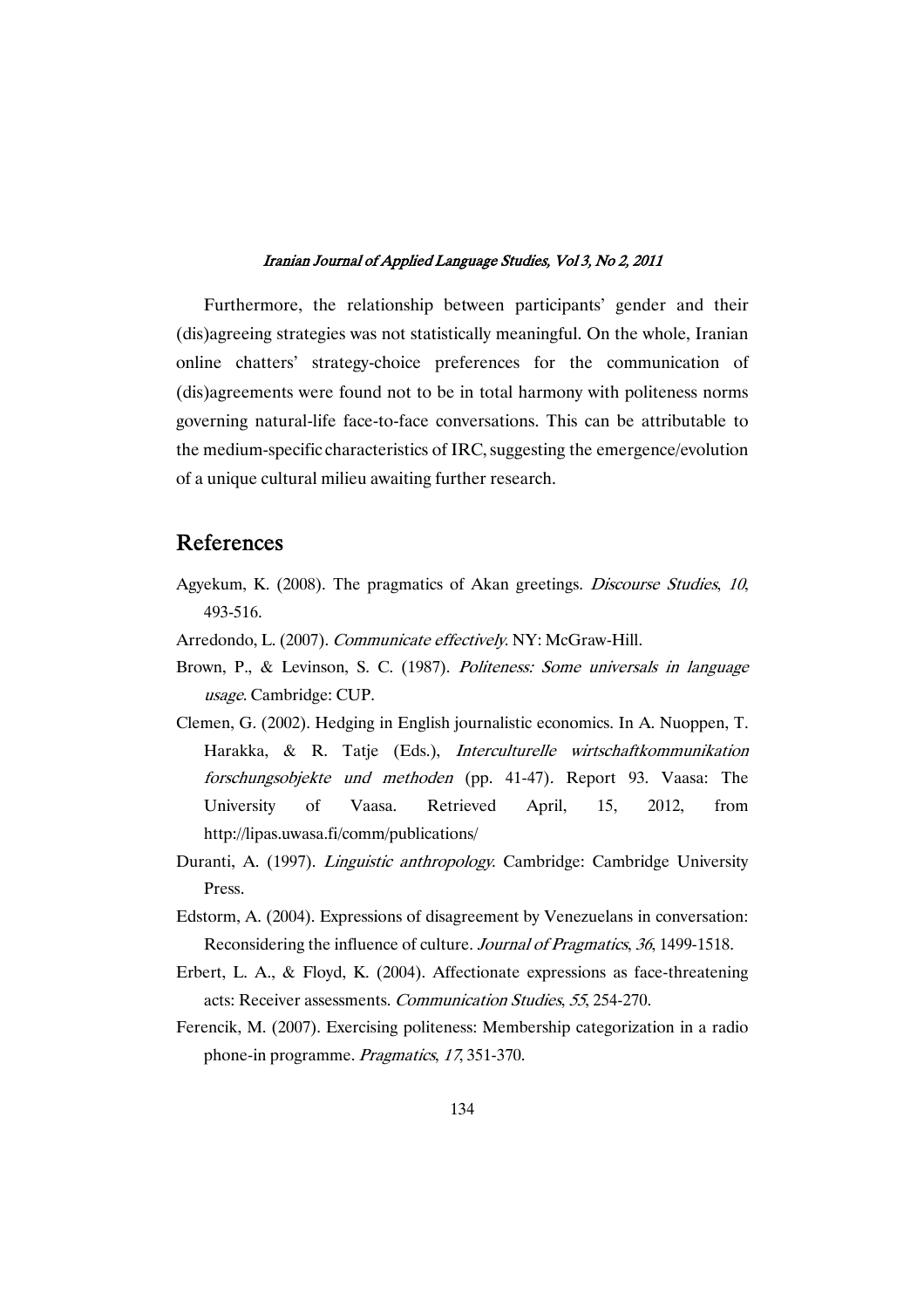- Fraser, B. (2005). Whither politeness. In R. T. Lakoff & S. Ide (Eds), *Broadening* the horizon of linguistic politeness (pp. 65-83). Philadelphia: John Benjamins Publishing Company.
- Fukada, A., & Asato, N. (2004). Universal politeness theory: Application to the use of Japanese honorifics. Journal of Pragmatics, <sup>36</sup>, 1991-2002.
- Garcia-Pastor, M. D. (2008). Political campaign debates as zero-sum games: Impoliteness and power in candidates' exchanges. In D. Bousfield & M. A. Locher (Eds), Impoliteness in language: Studies on its interplay with power in theory and practice (pp. 101-126). Berlin: Mouton de Gruyter.
- Georgakopoulou, A. (2001). Arguing about the future: On indirect disagreements in conversations. Journal of Pragmatics, <sup>33</sup>, 1881-1900.
- Georgalidou, M. (2008). The contextual parameters of linguistic choice: Greek children's preferences for the formation of directive speech acts. Journal of Pragmatics, <sup>40</sup>, 72-94.
- Goffman, E. (1967). *Interaction ritual: Essays on face to face behavior*. NY: Garden City.
- Green, N., & Carberry, S. (1999). Interpreting and generating indirect answers. Computational Linguistics, <sup>25</sup>, 389-435.
- Guiller, J., & Durndell, A. (2006). 'I totally agree with you': Gender interactions in educational online discussion groups. Journal of Computer Assisted Learning, <sup>22</sup>, 368-381.
- Hatipoglu, C. (2007). (Im)politeness, national and professional identities and context: Some evidence from e-mailed 'call for papers'. Journal of Pragmatics, <sup>39</sup>, 760-773.
- Haugh, M. (2003). Anticipated versus inferred politeness. Multilingua, <sup>22</sup>, 397-413.
- Herring, S. C., & Martinson, A. (2004). Assessing gender authenticity in computermediated language use: Evidence from an identity game. Journal of Language and Social Psychology, <sup>23</sup>, 424-446.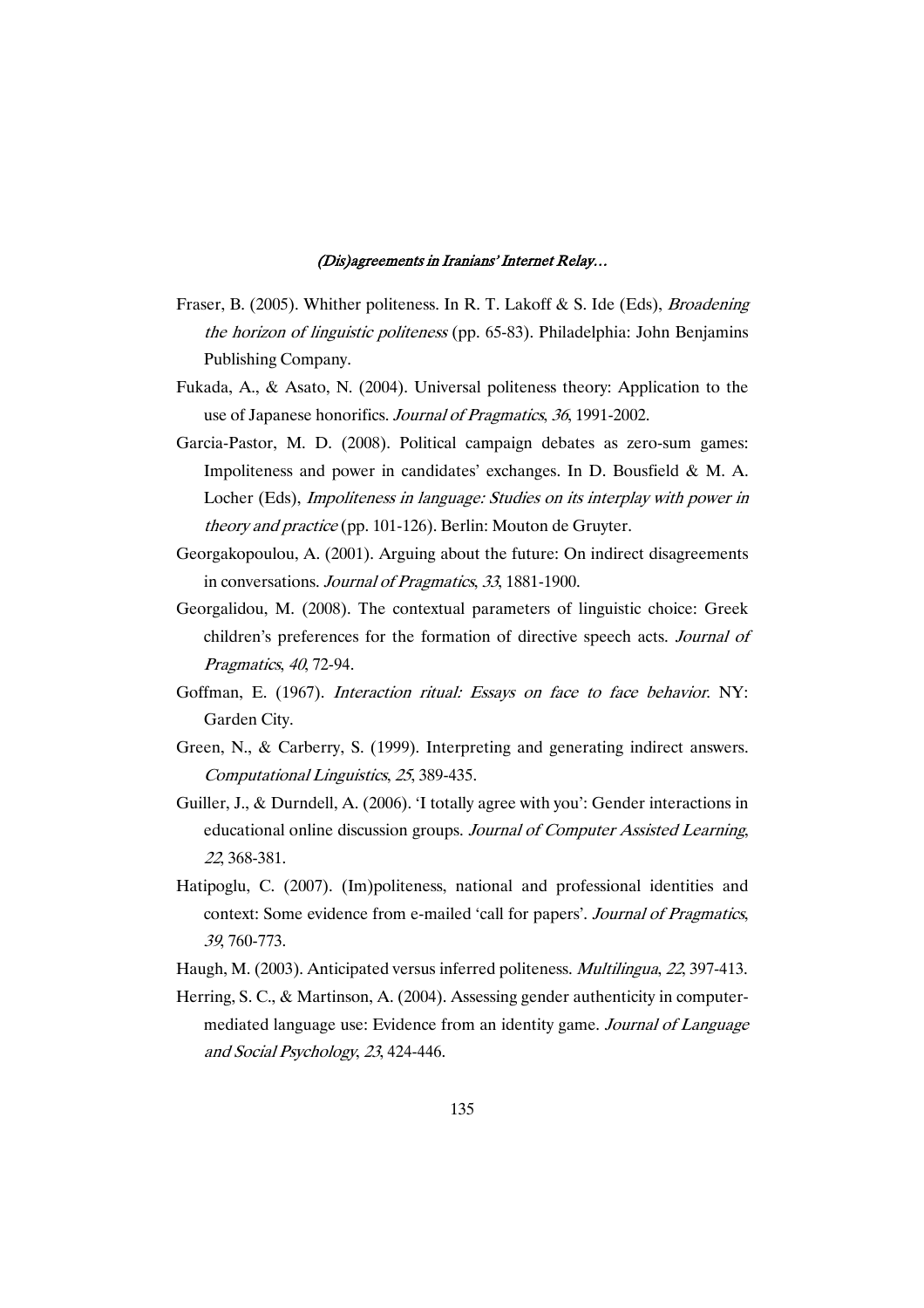- Holmes, J. (1999). Women, men and politeness: Agreeable and disagreeable responses. In A. Jaworski & N. Coupland (Eds), *The discourse reader* (pp. 336-345). NY: Routledge.
- Holtgraves, T. (1997). Yes, but … positive politeness in conversation arguments. Journal of Language and Social Psychology, <sup>16</sup>, 222-239.
- Hyland, K. (2000). Hedges, boosters and lexical invisibility: Noticing modifiers in academic texts. Language Awareness, <sup>9</sup>, 179-197.
- Hyland, K. (2005a). Metadiscourse: Exploring interaction in writing, NY: Continuum.
- Hyland, K. (2005b). Stance and engagement: A model of interaction in academic discourse. Discourse Studies, <sup>7</sup>, 173-192.
- Jalilifar, A. R. (2007). Hedging as a pragmatic strategy: Variations across disciplines and cultures. Teaching English Language and Literature (TELL), 1, 43-69.
- Johnson, G. (2008). Colloquium: The relative learning benefits of synchronous and asynchronous text-based discussion. British Journal of Educational Technology, <sup>39</sup>, 166-169.
- Koike, D. A., Vann, R. E., & Busquets, J. (2001). Spanish no, si: Reactive moves to perceived face-threatening acts, part II. Journal of Pragmatics, <sup>33</sup>, 879-899.
- Koutlaki, S. A. (2002). Offers and expressions of thanks as face enhancing acts: Tæ'arof in Persian. Journal of Pragmatics, <sup>34</sup>, 1733-1756.
- Ladegaard, H. J. (2004). Politeness in young children's speech: Context, peer group influence and pragmatic competence. Journal of Pragmatics, <sup>36</sup>, 2003- 2022.
- Markman, K. M. (2009). 'So what shall we talk about': Openings and closings in chat-based virtual meetings. Journal of Business Communication, <sup>46</sup>, 150-170.
- McLaren-Hankin, Y. (2008). 'We expect to report on significant progress in our product pipeline in the coming year': Hedging forward-looking statements in corporate press releases. Discourse Studies, <sup>10</sup>, 635-654.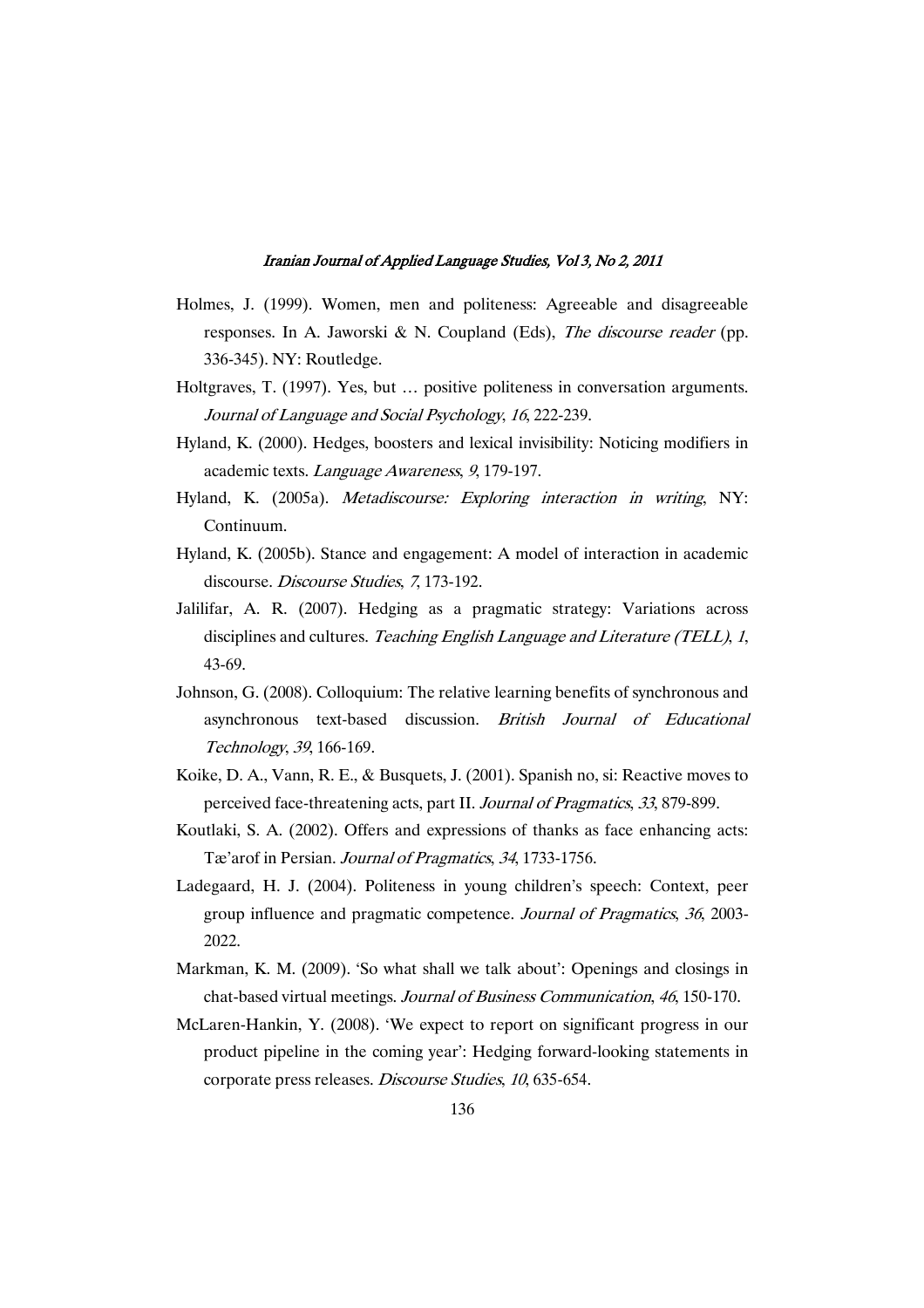Meyerhoff, M. (2006). Introducing sociolinguistics. NY: Routledge.

- Morand, D. A. (2003). Politeness and the clash of interaction orders in cross cultural communication. Thunderbird International Business Review, <sup>45</sup>, 521- 540.
- Myers, G. (1998). Displaying opinions: Topics and disagreement in focus groups. Language in Society, <sup>27</sup>, 85-111.
- Oakman, J., Gifford, S., & Chlebowsky, N. (2003). A multilevel analysis of the interpersonal behavior of socially anxious people. Journal of Personality, <sup>71</sup>, 397-434.
- Precht, K. (2008). Sex similarities and differences in stance in informal American conversation. Journal of Sociolinguistics, <sup>12</sup>, 89-111.
- Ruhi, S. (2006). Politeness in complement responses: A perspective from naturally accruing exchanges in Turkish. Pragmatics, <sup>16</sup>, 43-101.
- Salager-Meyer, F. (1997). I think that perhaps you should: A study of hedges in written scientific discourse. In T. Miller (Ed.), Functional approaches to written text: Classroom applications (pp. 105-118). Washington: United States Information Agency.
- Skelton, J. (1998). The care and maintenance of hedges. *ELT Journal*, 42, 37-43.
- Swim, J. K., & Hyers, L. L. (1999). Excuse me—What did you just say?!: Women's public and private responses to sexist remarks. Journal of Experimental Social Psychology, <sup>35</sup>, 68-88.
- Terkourafi, M. (2005). An argument for a frame-based approach to politeness: Evidence from the use of imperative in Cypriot Greek. In R. T. Lakoff & S. Ide (Eds), Broadening the horizon of linguistic politeness (pp.99-116). Philadelphia: John Benjamins Publishing Company.
- Turnage, A. K. (2008). Email flaming behaviors and organizational conflict. Journal of Computer-Mediated Communication, <sup>13</sup>, 43-59.
- Vassileva, I. (2001). Commitment and detachment in English and Bulgarian academic writing. English for Specific Purposes, <sup>20</sup>, 83-102.